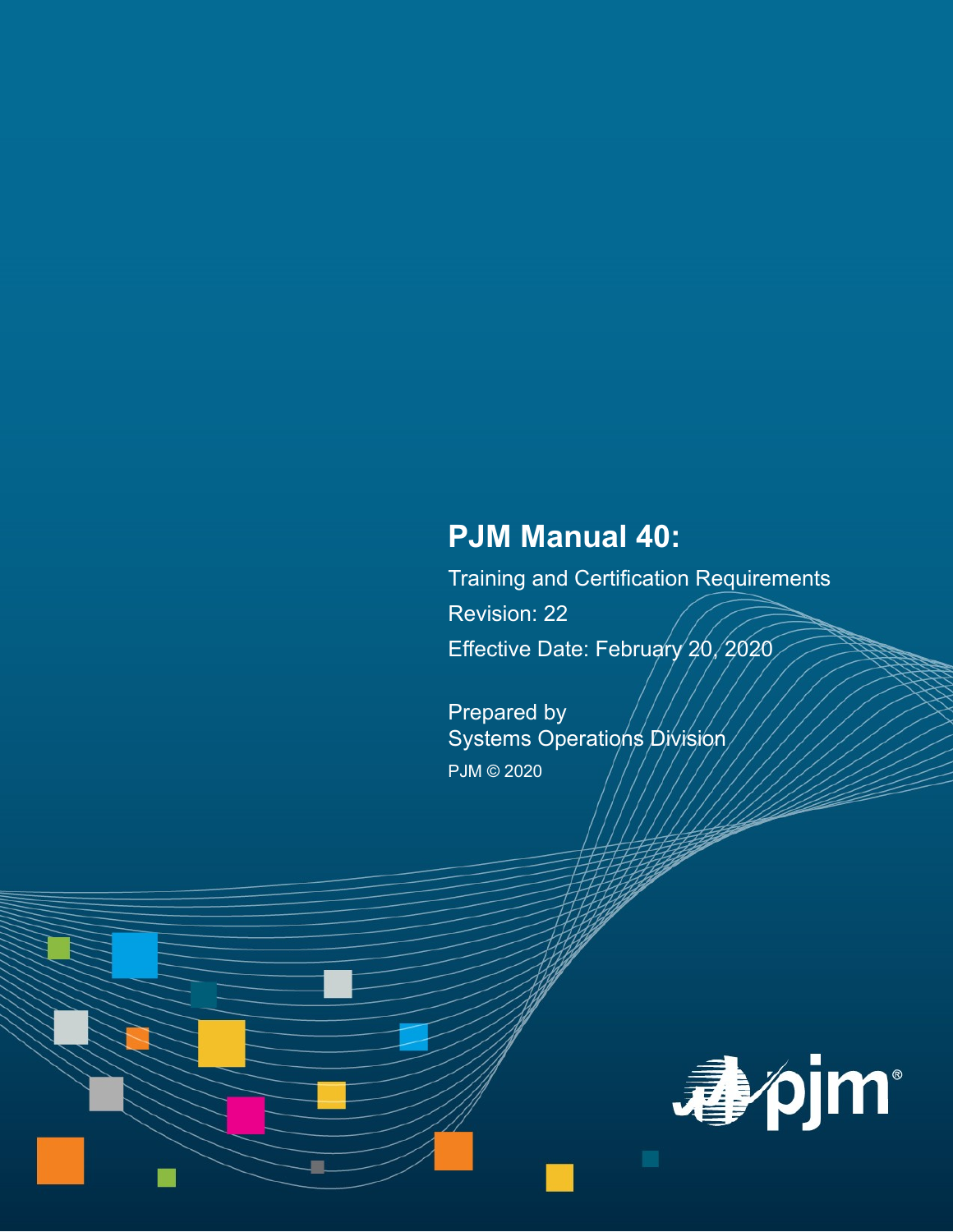

# **Table of Contents**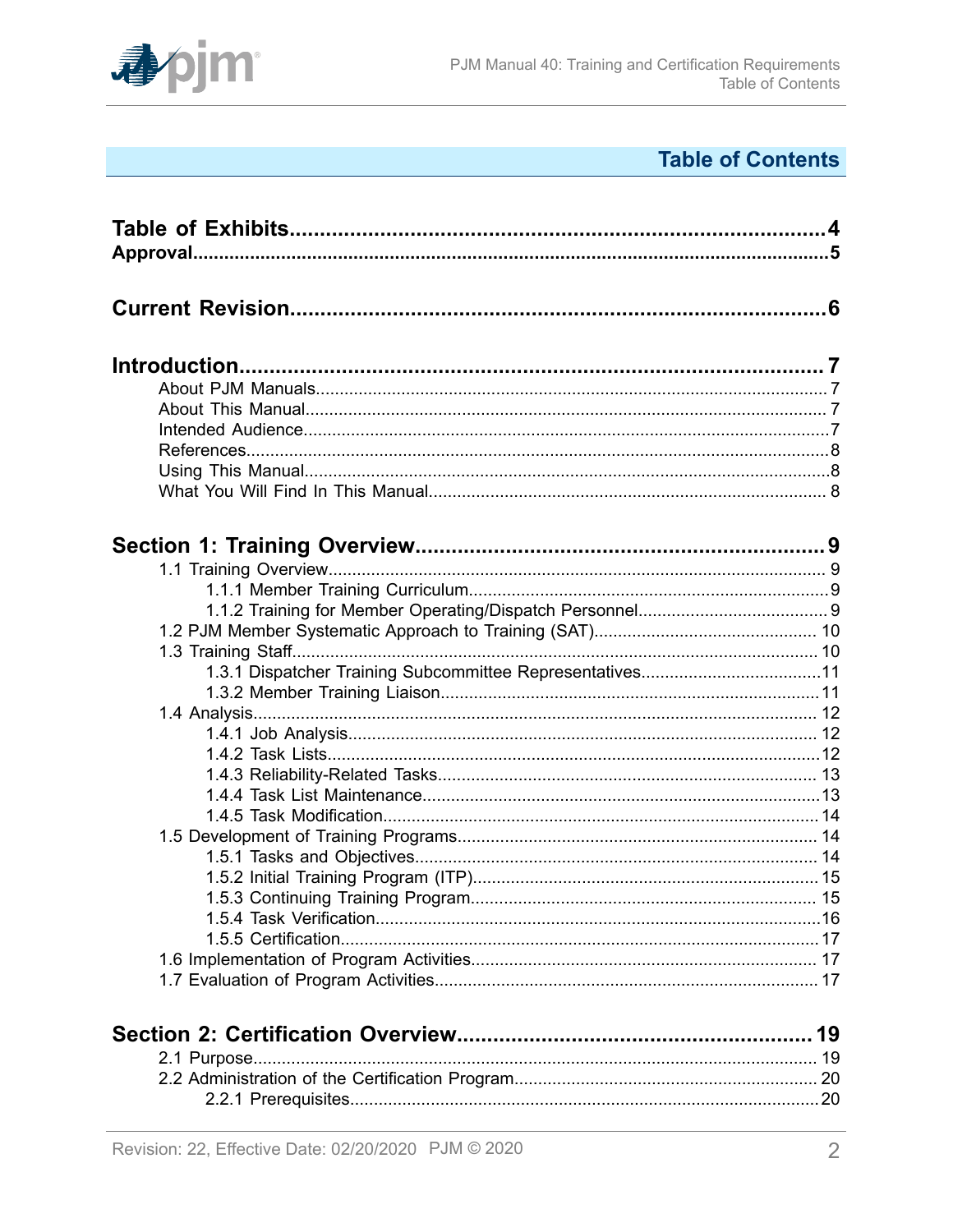

| 2.3.1 Scope of the PJM TO Operator and Generation Dispatcher Certification       |    |
|----------------------------------------------------------------------------------|----|
|                                                                                  |    |
|                                                                                  |    |
|                                                                                  |    |
|                                                                                  |    |
|                                                                                  |    |
| Section 3: Member Training and Certification Requirements 23                     |    |
|                                                                                  |    |
|                                                                                  |    |
|                                                                                  |    |
|                                                                                  |    |
|                                                                                  |    |
|                                                                                  |    |
| 3.2.3 Transmission Owner Operators/Generation Dispatchers 28                     |    |
|                                                                                  |    |
| 3.2.4.1 For entities operating between 20 MW and 75 MW on an aggregate           |    |
|                                                                                  |    |
| 3.2.4.2 For entities operating less than 20 MW on an aggregate basis:30          |    |
|                                                                                  |    |
|                                                                                  |    |
| 3.3 Compliance Monitoring Process for Training and Certification Requirements 32 |    |
|                                                                                  |    |
|                                                                                  |    |
|                                                                                  | 37 |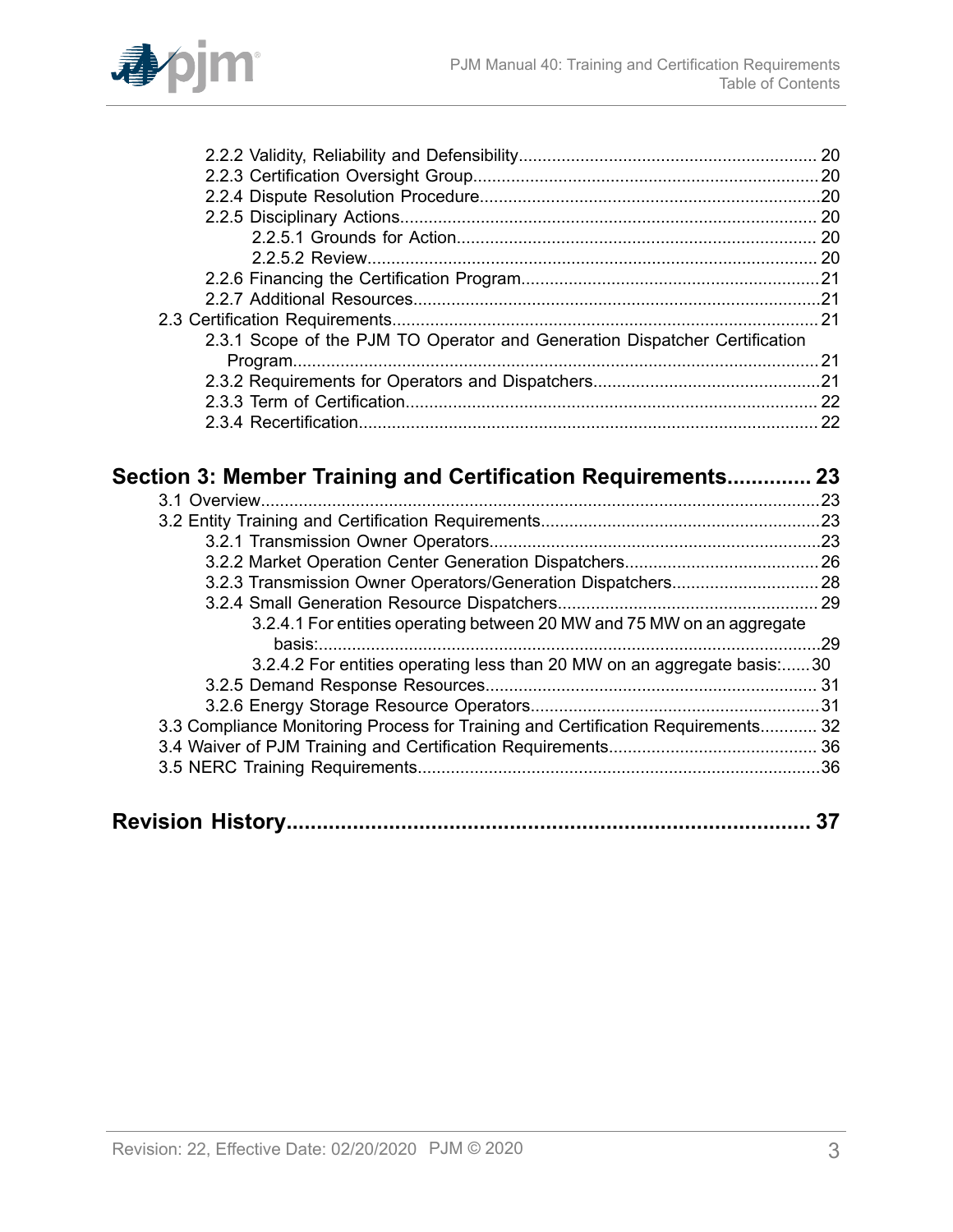

# **Table of Exhibits**

<span id="page-3-0"></span>

| Exhibit 1: Overview of PJM Member Systematic Approach to Training (SAT) 18 |  |
|----------------------------------------------------------------------------|--|
|                                                                            |  |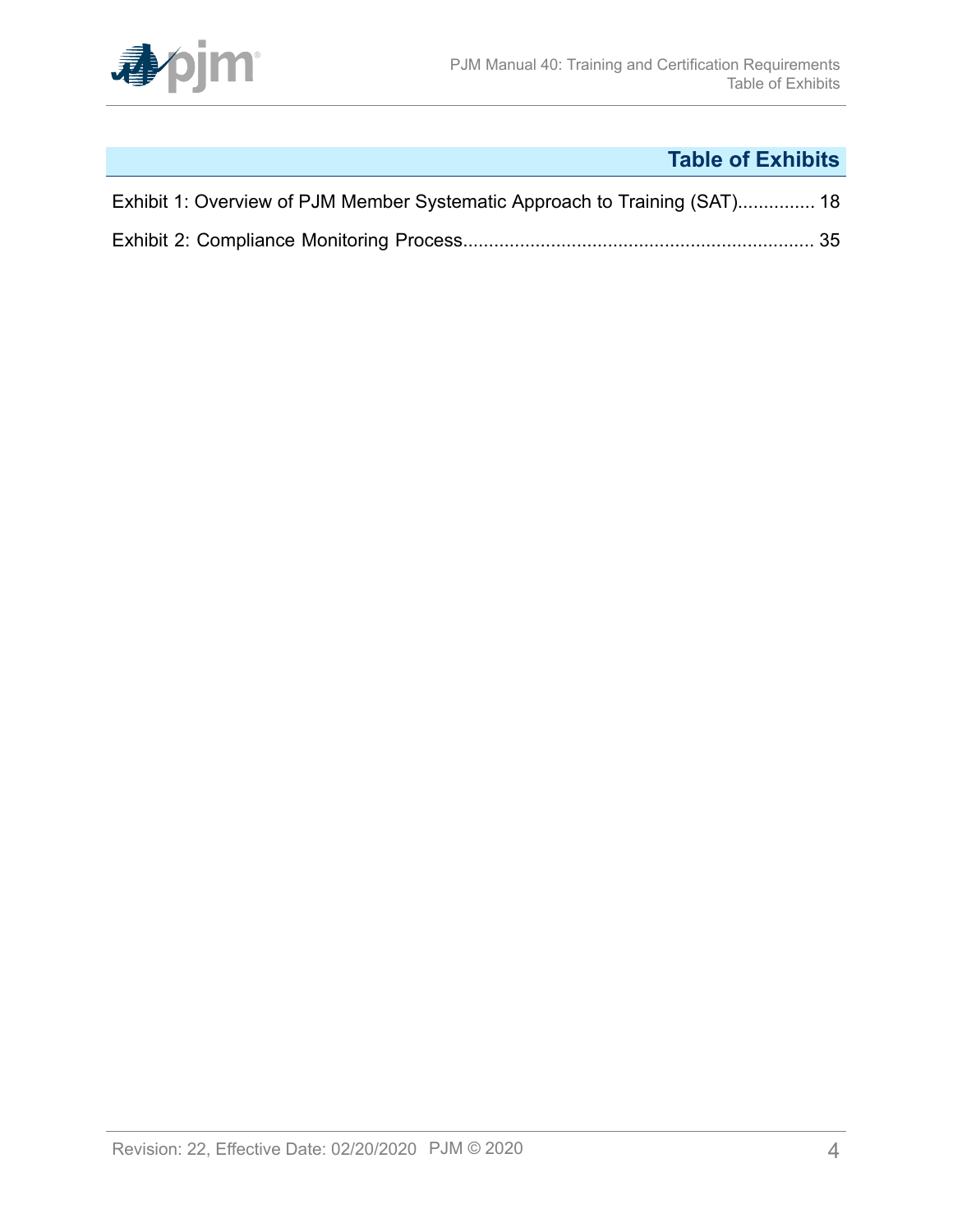

# <span id="page-4-0"></span>**Approval**

Approval Date: 02/19/2020 Effective Date: 02/20/2020

> Michael J. Sitarchyk, Manager State and Member Training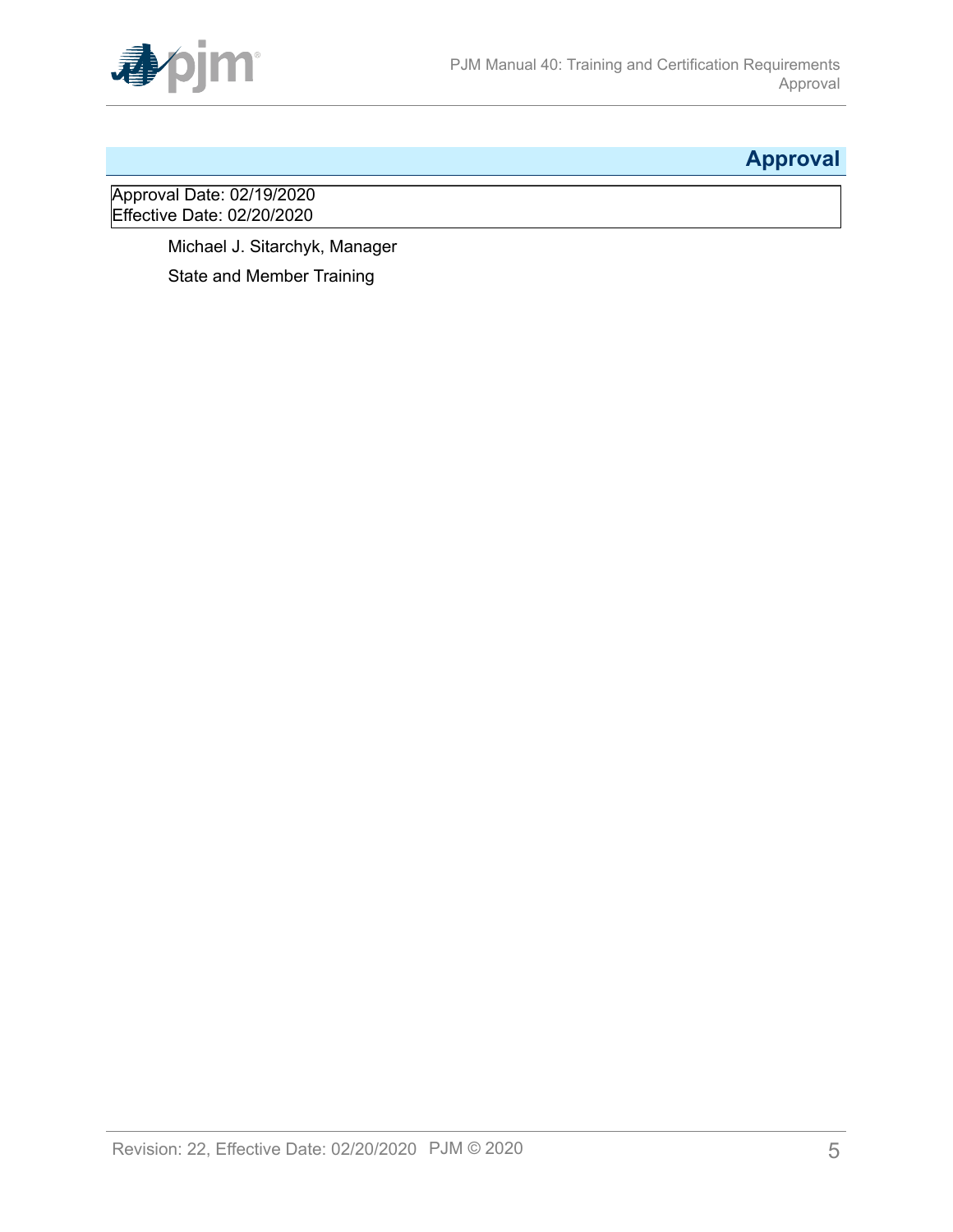

# <span id="page-5-0"></span>**Current Revision**

#### **Revision 22 (02/20/2020):**

- Periodic Review
- Updated operator/dispatcher terminology throughout to be consistent
- Section 2.3.4: updated language to match language in Section 3.3, Compliance Monitoring Process for Training and Certification Requirements
- Section 3.3: updated to reflect changes made to Section 3.2 in revision 21 for ESR
- Section 3.4: updated temporary waiver language to allow for more flexibility in addressing compliance with training and certification requirements
- Removed Richard Brown as manual owner
- Removed Section 4: PJM Operator Training, relocated to an internal procedure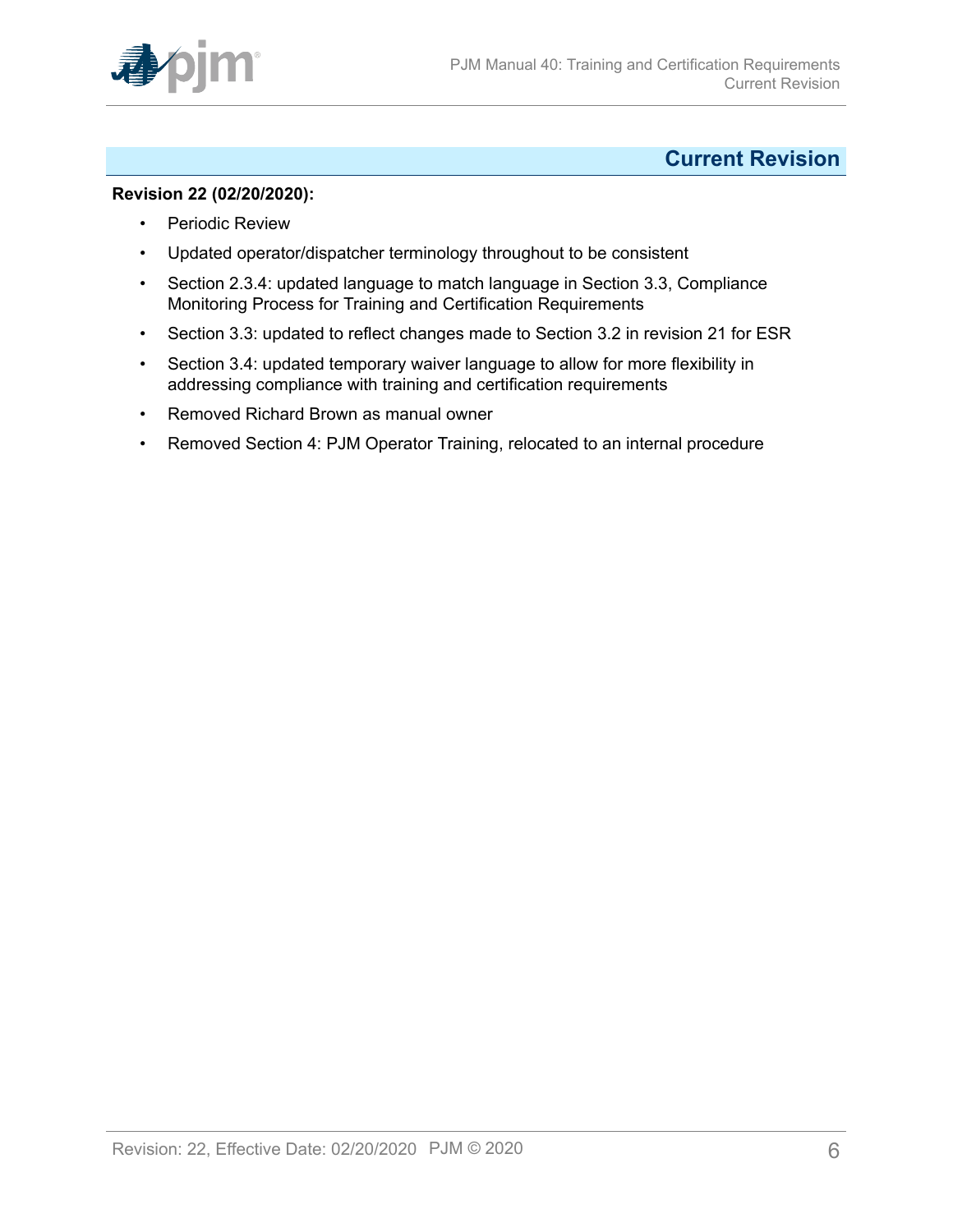

## <span id="page-6-0"></span>**Introduction**

Welcome to the *PJM Manual for Training and Certification Requirements*. In this Introduction, you will find the following information:

- What you can expect from the PJM Manuals in general (see "About PJM Manuals").
- What you can expect from this PJM Manual (see "About This Manual").
- How to use this manual (see "Using This Manual").

# <span id="page-6-1"></span>**About PJM Manuals**

The PJM Manuals are the instructions, rules, procedures, and guidelines established by the PJM Interconnection, L.L.C. for the operation, planning, and accounting requirements of the PJM RTO and the PJM Energy Market. The manuals are grouped under the following categories:

- Transmission
- PJM Energy Market
- Generation and transmission interconnection
- Reserve
- Accounting and Billing
- PJM administrative services
- Miscellaneous

For a complete list of all PJM Manuals, go to the Library section on PJM.com.

# <span id="page-6-2"></span>**About This Manual**

The *PJM Manual for Training and Certification Requirements* is one of a series of manuals. This manual describes the PJM Member Systematic Approach to Training (SAT) and outlines the specific training and certification requirements for different entities operating on the PJM systems (e.g., operators and dispatchers at Transmission Owners and Market Operation Centers). This manual also describes the SAT used internally at PJM to develop training and qualification programs for PJM system operators.

The *PJM Manual for Training and Certification Requirements* consists of four sections. The sections are listed in the table of contents beginning on page ii.

# <span id="page-6-3"></span>**Intended Audience**

The intended audiences for the PJM Manual for Training and Certification Requirements are:

- Applicants to the Operating Agreement of PJM Interconnection, L.L.C.
- PJM Members
- PJM staff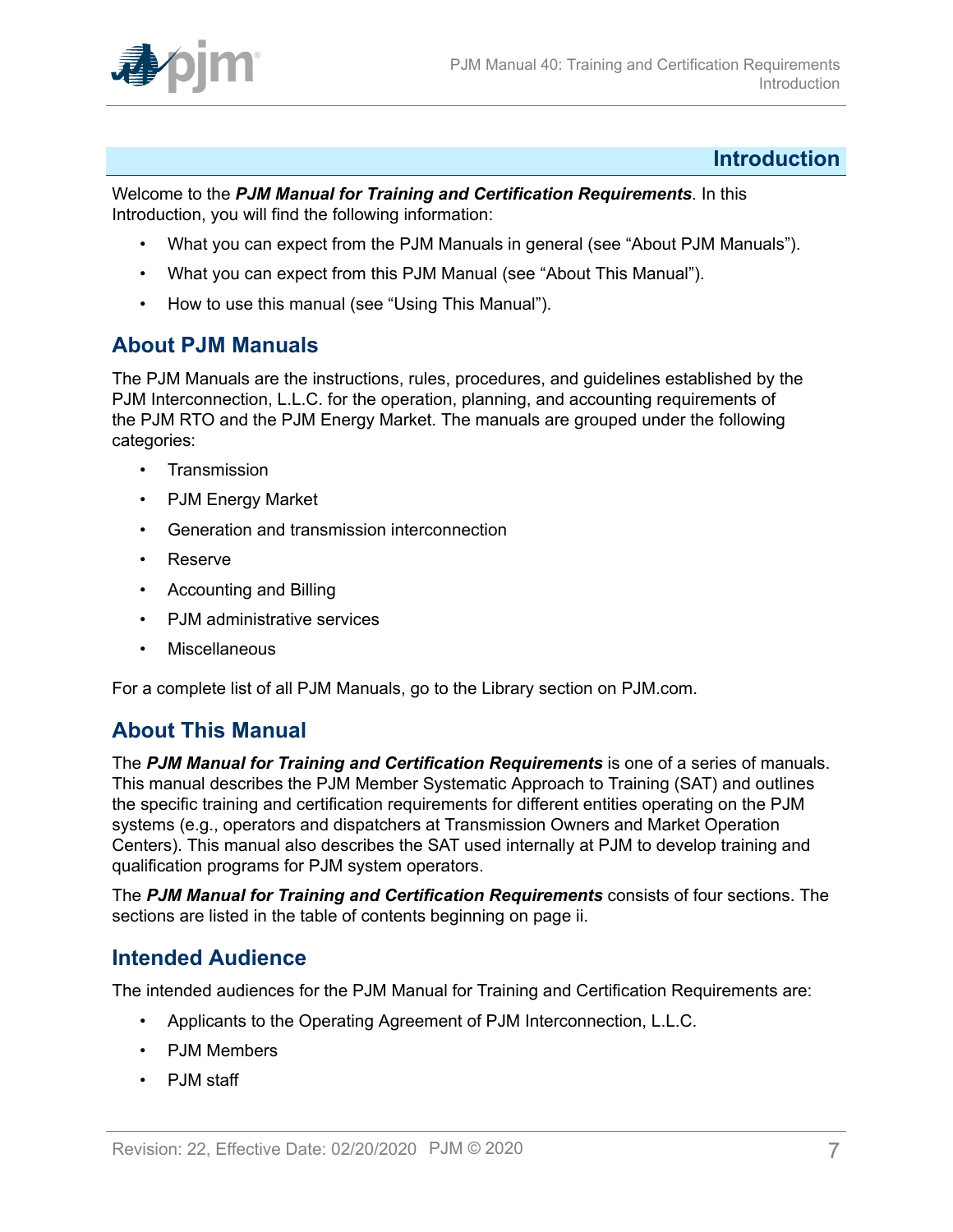

# <span id="page-7-0"></span>**References**

There are some other reference documents that provide both background and detail. The *PJM Manual for Training and Certification Requirements* does not replace any of the information in these reference documents. These documents are the primary source for specific requirements and implementation details. The references for the *PJM Manual for Training and Certification Requirements* are:

- PJM Manual for [Control Center and Data Exchange Requirements \(M-01\)](https://www.pjm.com/-/media/documents/manuals/m01.ashx)
- PJM Manual for [Transmission](https://www.pjm.com/-/media/documents/manuals/m03.ashx) Operations (M-03)
- PJM Manual for [Pre-Scheduling Operations \(M-10\)](https://www.pjm.com/-/media/documents/manuals/m10.ashx)
- PJM Manual for **Energy and Ancillary Services Market [Operations](https://www.pjm.com/-/media/documents/manuals/m11.ashx)** (M-11)
- PJM Manual for [Balancing Operations \(M-12\)](https://www.pjm.com/-/media/documents/manuals/m12.ashx)
- PJM Manual for **Emergency Operations** (M-13)
- PJM Manual for [System Restoration \(M-36\)](https://www.pjm.com/-/media/documents/manuals/m36.ashx)

# <span id="page-7-1"></span>**Using This Manual**

Because we believe that explaining concepts is just as important as presenting the procedures, we start each section with an overview. Then, we present details and procedures. This philosophy is reflected in the way we organize the material in this manual. The following paragraphs provide an orientation to the manual's structure.

# <span id="page-7-2"></span>**What You Will Find In This Manual**

- A table of contents that lists two levels of subheadings within each of the sections
- An approval page that lists the required approvals and a brief outline of the current revision
- Sections containing the specific guidelines, requirements, or procedures including PJM actions and Market Participant actions
- Attachments that include additional supporting documents, forms, or tables in this PJM Manual
- A section at the end detailing all previous revisions of this PJM Manual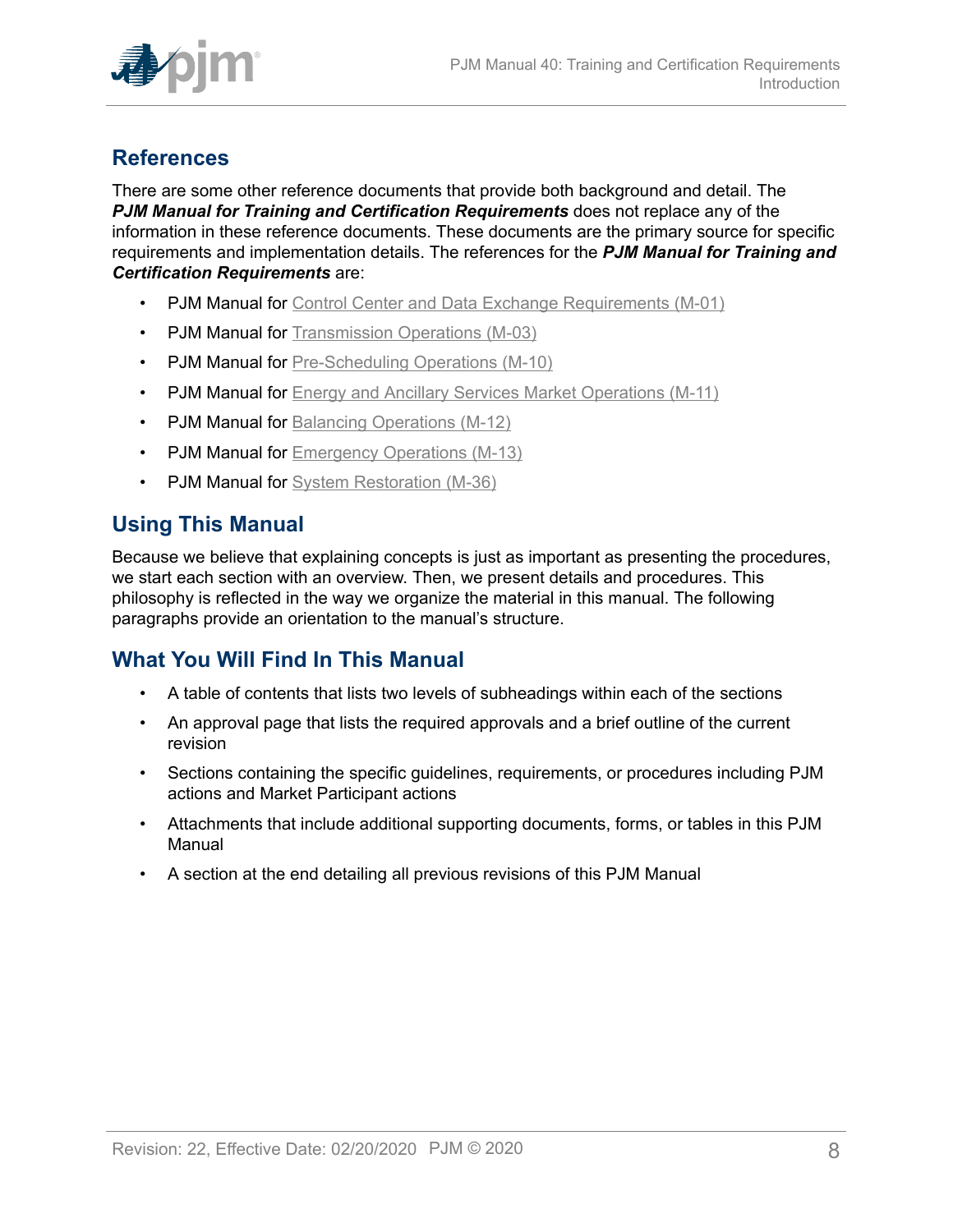

# <span id="page-8-0"></span>**Section 1: Training Overview**

Welcome to the *Training Overview* section of the *PJM Manual for Training and Certification Requirements*. In this section you will find the following information:

- Training Overview
- PJM Member Systematic Approach to Training (SAT)
- Training Staff
- Job Analysis and Task Lists
- Development of Training Programs
- Implementation of Training Program Activities
- Evaluation of Training Program Activities

# <span id="page-8-1"></span>**1.1 Training Overview**

#### <span id="page-8-2"></span>**1.1.1 Member Training Curriculum**

PJM offers a full complement of training courses and materials applicable to many audiences, including operators, dispatchers, power marketers, Load Serving Entities, Curtailment Service Providers, system planners and government and consumer groups. This training is provided to keep current market participants updated on new products and processes, introduce new market participants to PJM and provide focused knowledge on specific aspects of PJM operations.

Additional information about PJM's complete training curriculum can be found at: [https://](https://pjm.com/training/course-catalog.aspx) [pjm.com/training/course-catalog.aspx](https://pjm.com/training/course-catalog.aspx).

Not all targeted audiences have training or certification requirements in place due to the limited impact they have on reliability. However if the activity of these personnel increases, requirements related to training may become appropriate. The type and nature of the requirements will be based on the operational significance they have on PJM. The different types of operating entities are defined in Section 3 of this manual along with their associated requirements.

#### <span id="page-8-3"></span>**1.1.2 Training for Member Operating/Dispatch Personnel**

The focus of this section is on Member operating/dispatch personnel who interact with the PJM control room and who carry out operating instructions and tasks in support of the reliable operation of the PJM system. Targeted "Programs" within PJM's overall curriculum are developed for these personnel. These Programs are made up of "Learning Activities" of various kinds (Section 1.6).

The goal is to have continuously improving training programs that will produce the skilled and qualified personnel needed to operate in the highly dynamic environment of a modern Bulk Electric System (BES). The desire is to develop operators who not only know how to follow or carry out procedures, but also have superior analytical skills and situational awareness to better deal with the nearly infinite number of scenarios an interconnected power system is capable of producing.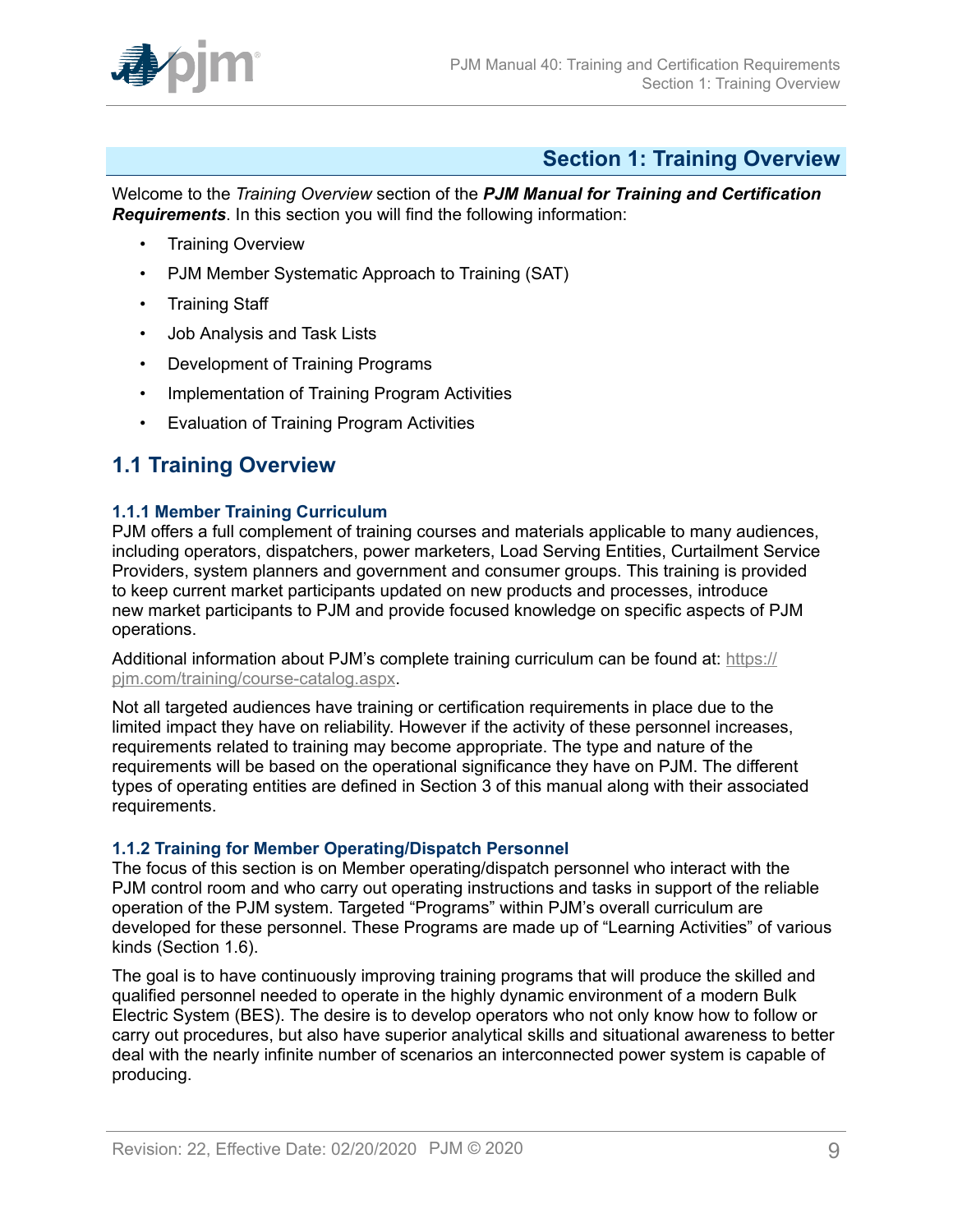

# <span id="page-9-0"></span>**1.2 PJM Member Systematic Approach to Training (SAT)**

PJM has designed and implemented a systematic approach to training in conjunction with its Members to meet the unique and specific requirements of operating in the PJM Regional Transmission Organization (RTO). This approach:

- Takes into account the tightly integrated operations between PJM and its Members
- Promotes a consistent approach to operator development and understanding of roles and responsibilities as outlined in PJM Manuals
- Integrates with PJM's pre-existing training and certification requirements
- Leverages the training resources and expertise of PJM and its Members, primarily through the work of the Dispatcher Training Subcommittee (DTS)

The systematic approach to training described in this section is a joint effort between operational and training SMEs at both PJM and the Member Companies. The approach has been designed to comply with the NERC Standard PER-005. However, PER-005 is not applicable to all operating/dispatch personnel with PJM requirements, including some of the non-traditional entities that have become participants in PJM markets and operations. Therefore, not all elements of this approach will apply to every type of operating personnel. The approach is not meant to introduce any new requirements beyond those explicitly outlined in the NERC Standard.

The approach is designed to be agile and flexible. It seeks to streamline administrative tasks wherever possible so that the maximum resources can be used to develop and deliver quality, timely, relevant training to those that need it. It allows for a successive, iterative approach to training development with opportunities for evaluation and refinement. The approach involves collaboration between PJM training staff and the members of the DTS, thus harnessing the collective wisdom of these two groups.

# <span id="page-9-1"></span>**1.3 Training Staff**

The PJM Member SAT is implemented by personnel that are knowledgeable in system operations/dispatch and/or instructional capabilities. The central body responsible for this approach is the Dispatcher Training Subcommittee.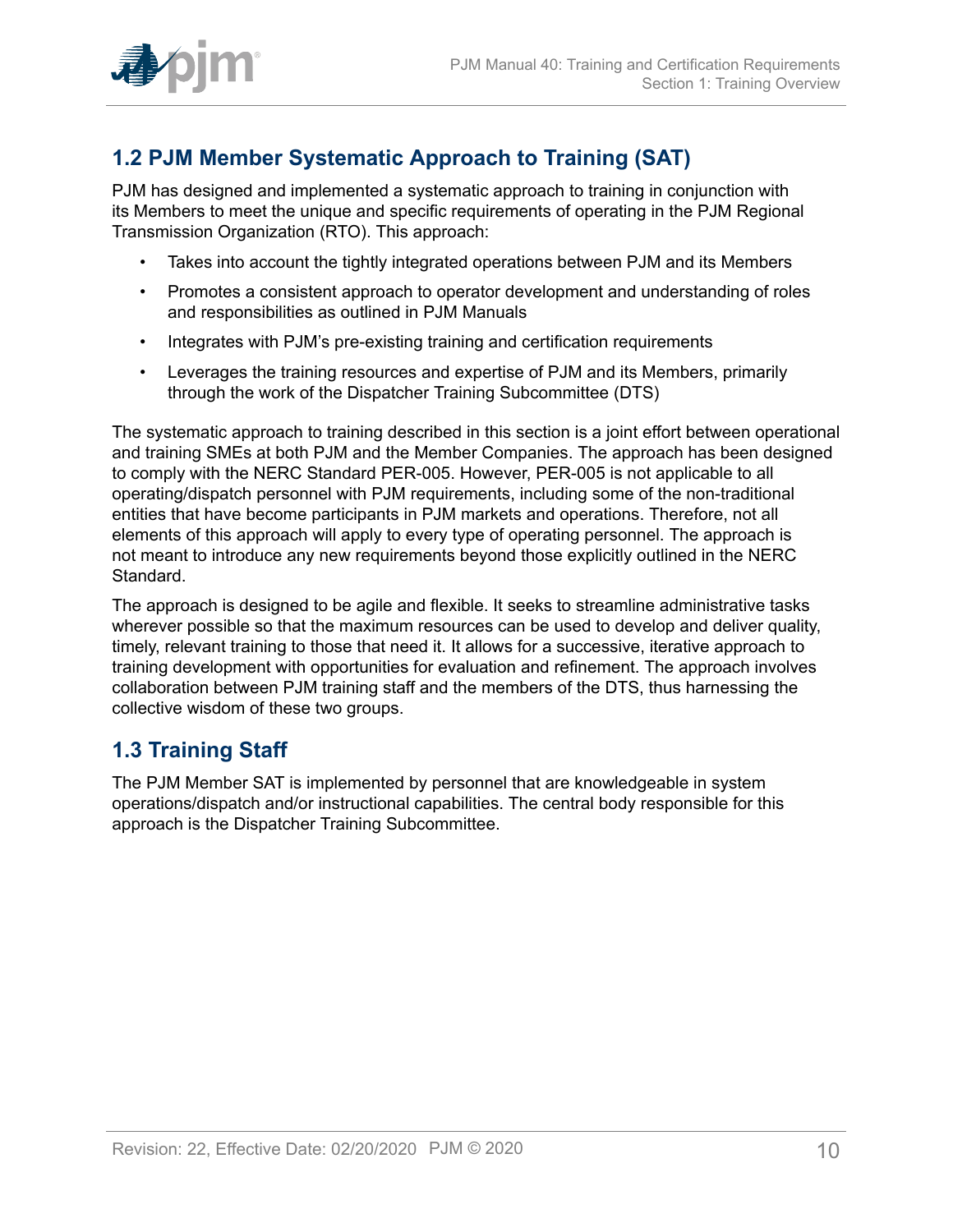

#### <span id="page-10-0"></span>**1.3.1 Dispatcher Training Subcommittee Representatives**

#### **Note:**

The DTS is primarily made up of dedicated operations trainers at PJM and Member Companies, many with years of practical operating experience. This group has been operating continuously in PJM since the 1980s and has been instrumental in creating both training and certification programs. PJM considers Member representatives qualified to participate by virtue of their role at the Member Company, along with the Member recommendation that they serve on the DTS.

Because of the extensive collective experience of the group in both operations and instructional capabilities, other individuals with less experience in either operations or instructional capabilities may also participate in the DTS. This arrangement facilitates the continuing development of industry training professionals and also provides the DTS access to fresh perspectives. PJM monitors participation in the DTS along with experience levels to ensure this current criterion remains valid.

The DTS conducts regular meetings where much of the business related to the SAT is completed. Additionally, a select sub group or task force may be formed as needed to perform work on specific projects related to training and certification. In conjunction with PJM, the group will also seek to increase the capabilities of its members and other training professionals by sponsoring "train the trainer" activities to develop instructional capabilities along with practical application of the SAT tools and processes used in PJM.

Transmission Owners are required by the TO/TOP Matrix to participate in the PJM SAT process. Members document their participation through the PJM LMS.

#### **Note:**

The PJM Learning Management System (LMS) is the common system of record related to the requirements found in this manual. The ongoing development of this system will be with the goal of streamlining administrative tasks associated with the PJM/Member SAT, assisting with compliance monitoring, and providing clear, consistent reports for evidence during audits.

#### **Note:**

Members may choose to utilize the capability of the PJM LMS for elements of their own company specific training programs. However, it's recognized that many members have other corporate systems that contain personnel performance records and other data not related to the requirements of this manual.

#### **Note:**

If those systems are also used for the PJM requirements, corresponding records should be created in the PJM LMS. This is necessary for the compliance monitoring process described in Section 3.3.Information on how to do this can be found on the Member Training Liaison website (http://www.pjm.com/training/member-training-liaison.aspx).

#### <span id="page-10-1"></span>**1.3.2 Member Training Liaison**

Any entity identified as having operating personnel with training and/or certification requirements listed in Section 3 of this manual, is required to designate a PJM Training Liaison. Alternate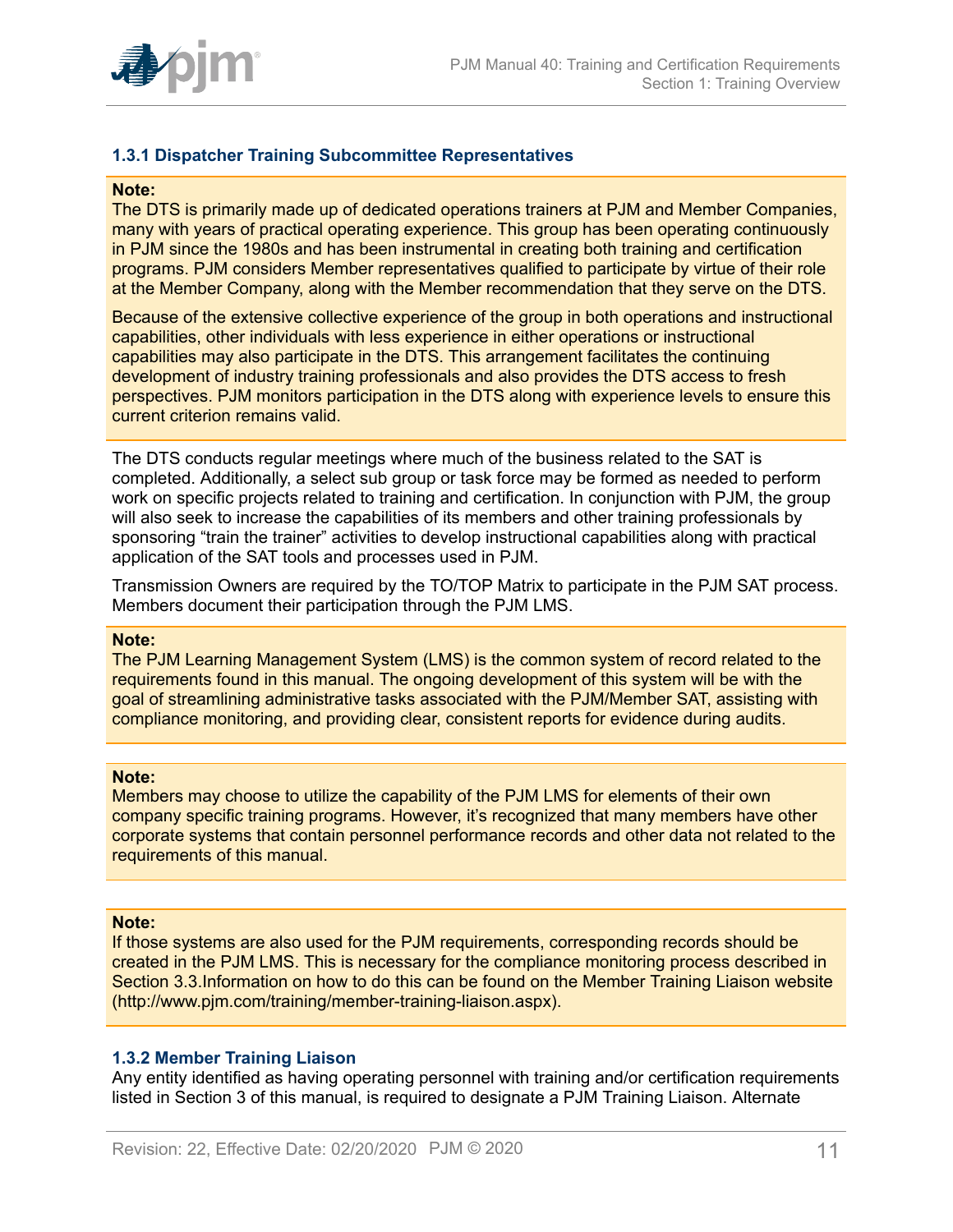

Training Liaisons may also be named. In some cases, the Member DTS representative will serve as the Training Liaison or alternate. DTS Representatives and/or the Training Liaisons are granted supervisory access to the PJM Learning Management System (LMS) upon request.

The Training Liaison primarily serves an administrative role related to the implementation of training activities along with keeping the PJM LMS up to date with the current status of the Member's operating personnel. Specific instruction related to submitting data on operator status and records of training activity can be found on the PJM Member Training Liaison web page and in the LMS documentation.

For training activities that are not directly facilitated by on-site PJM State and Member Training Department, the Training Liaison serves as the representative for PJM training. He/she is responsible for verifying attendance and participation of operators in the training and ensuring successful completion of any related training assessments and/or evaluations.

Where onsite proctored training assessments are required, the Training Liaison may also serve in this role, maintaining a secure testing environment for the administration of the assessment. This role and standard for a secure test environment must also be carried out for any company or vendor supplied training used to meet the PJM training and re-certification requirements.

For audit purposes, all source data (e.g., attendance sign-in sheets, assessments, evaluations, etc.) for company and vendor supplied training, as well as PJM drill documentation, must be maintained by the member company. Transmission entities must retain this source documentation for a minimum of 36 months. Generation entities must retain this source documentation for a minimum of 72 months.

Additional duties of the Training Liaison include monitoring the training and certification status of his/her operating personnel, as recorded in the PJM LMS, ensuring that company operators are in compliance with PJM training and certification requirements, are informed of their training obligations, and are aware of upcoming relevant training opportunities. The Training Liaison is typically the first point of contact related to any issues regarding operator data found in the PJM LMS.

# <span id="page-11-0"></span>**1.4 Analysis**

## <span id="page-11-1"></span>**1.4.1 Job Analysis**

The DTS (or a sub group of the DTS) periodically conducts an analysis of common operational tasks performed by PJM Members. PJM manuals and other resources are analyzed to identify the specific tasks performed in support of reliability. These tasks are organized according to the common work groups that perform them and then designated with a common job title descriptive of the operating position and its role.

#### **Note:**

Presently, a full job analysis has been conducted for MOC Generation Dispatchers and Transmission Owner Operators. A PJM Member Task List has been created for these positions.

## <span id="page-11-2"></span>**1.4.2 Task Lists**

Much thought has gone into determining the proper level at which to write the tasks. Since these tasks will provide the framework for many other elements of the SAT and, depending on the job, may also be used to support certification and/or compliance, they should, as much as possible,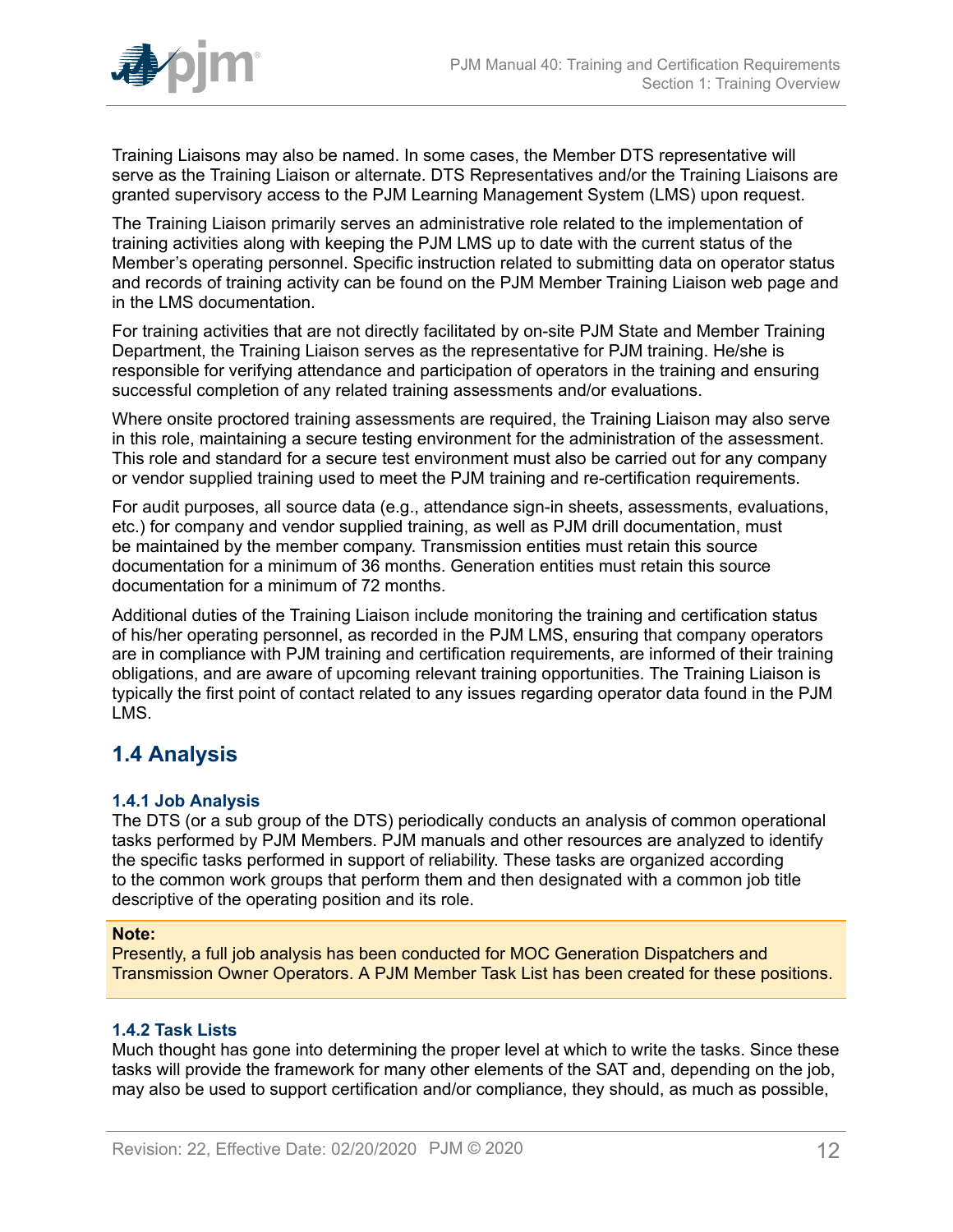

be written so that they are mutually exclusive and jointly exhaustive. That is, they do not overlap but are exclusive of each other. However, taken together or jointly, they represent the full scope of what PJM requires for that job or operating entity.

Each task is referred to as a "Terminal Task", meaning the end result of its performance will represent a broad but distinct area of competency. The structure of each Terminal Task will generally be; Condition – Action – Criteria. The criteria typically relate to the measures outlined in the PJM manuals.

Two other items are developed under each Terminal Task. These are "Company Specific Tasks" and "Enabling Objectives". Both of these items support or enable the successful completion of the Terminal Task. The Company Specific Tasks are common to most Member operating entities, but the specific performance of them varies based on the Member's internal tools and processes. Tasks and Enabling Objectives may be used to develop more specific "Learning Activity Objectives" as will be described in Section 1.5 and 1.6.

Some Members have developed more detailed task lists for their own internal purposes. An evaluation of these lists reveals that many contain lower level steps that can easily be mapped to the Task List. While these lists are utilized by Members in carrying out their responsibilities related to the programs discussed in Section 1.5, for compliance purposes, documentation of program activities is based on the PJM Member Task Lists. The Member is responsible for mapping its list to the Task List, ensuring that there are no gaps.

To review the current Task Lists, please refer to: [https://pjm.com/committees-and-groups/](http://pjm.com/committees-and-groups/subcommittees/dts.aspx) [subcommittees/dts.aspx.](http://pjm.com/committees-and-groups/subcommittees/dts.aspx)

#### <span id="page-12-0"></span>**1.4.3 Reliability-Related Tasks**

All tasks are reviewed by PJM and the DTS to determine if they are reliability-related. For applicable entities, this designation indicates that the task and related training are subject to the requirements of PER-005.

#### **Note:**

A reliability- related task is one that has the potential to impact the level of reliability of the BES (as defined in PJM Manuals) if the task is not performed, or is performed improperly. The DTS determines which specific tasks will be designated as "reliability related", using this criterion and any other relevant factors.

If needed, individual Member Companies may add their own custom company-specific tasks, above and beyond those covered in the Task List. The Member will submit to PJM details about the additional company specific task for review. The Member Company, along with PJM and the DTS, will make the determination if the custom task is reliability-related. Reliability-related custom company specific tasks will be subject to the requirements outlined in this manual.

#### <span id="page-12-1"></span>**1.4.4 Task List Maintenance**

Member company representatives are provided with the opportunity to review and comment on both the Transmission Owner Operator Task List and the Generation Dispatcher Task List via the PJM LMS. Any comments received are compiled and either brought to the DTS for general discussion or resolved with the submitter. In addition, PJM may include an agenda item to discuss task updates or changes during a DTS meeting as required.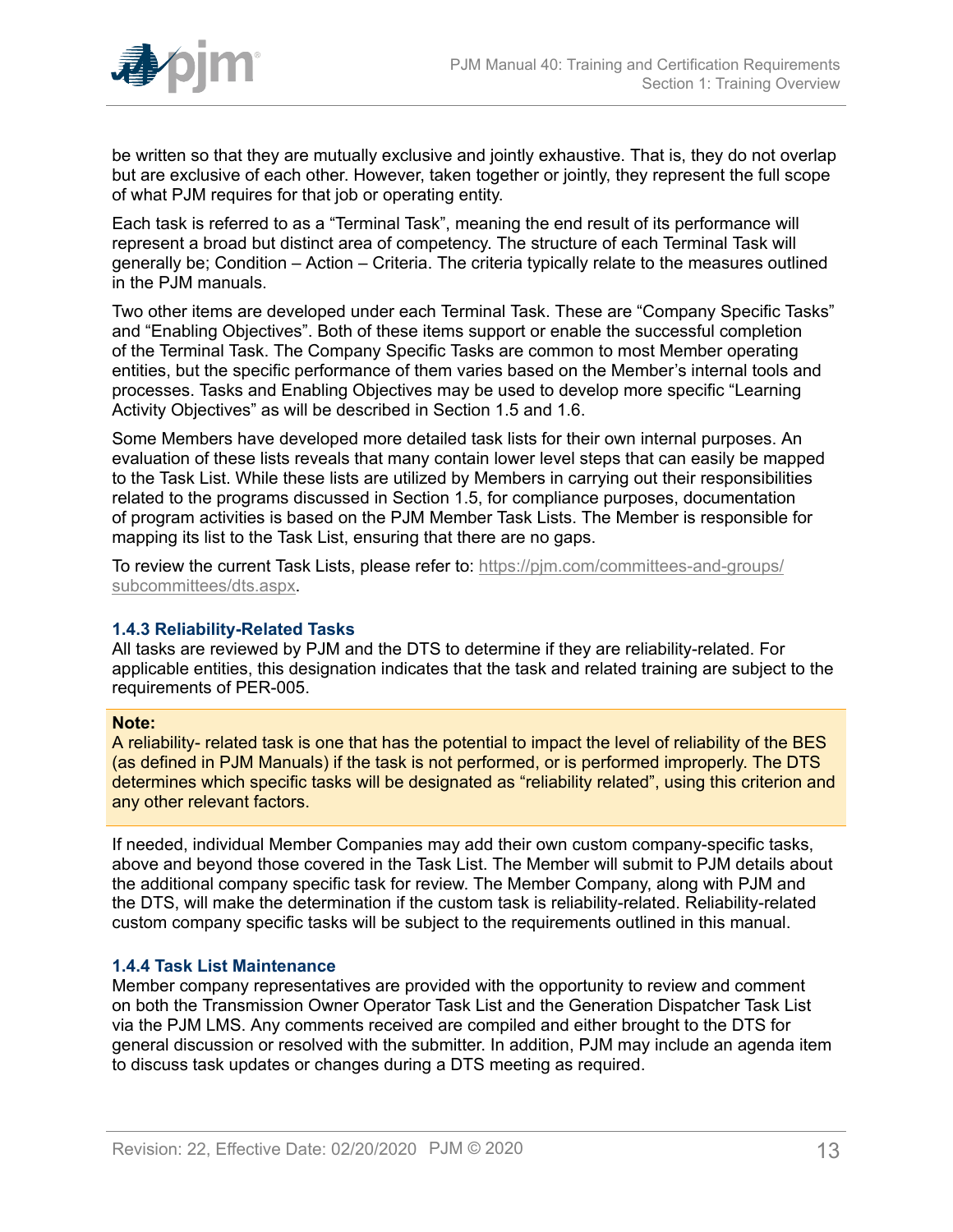

## <span id="page-13-0"></span>**1.4.5 Task Modification**

#### **Note:**

For terminal tasks, if PJM, in conjunction with the DTS, determines that an existing reliabilityrelated-task has been changed significantly, or if a new task is identified, the task change will be discussed with the committee. Task changes will require actions related to re-training and task re-verification.

For company-specific tasks, the member makes the determination if there is a change significant enough to merit internal training and task re-verification. They may verify their criteria in conjunction with PJM, who will then trigger a task re-verification in the PJM LMS for their company specific task.

Re-verification of both terminal and company specific tasks are tracked in the PJM LMS. The complete task verification process is discussed in Section 1.5.

Examples of declaring a reliability-related task as new or significantly modified so as to trigger the task verification process includes (but is not limited to) new tools or procedures (or updates) that impact successful task completion. Routine procedure refreshes, tool updates, database updates, grammatical updates or other changes that are insignificant or unrelated to task completion will not require supplemental training or task verification.

# <span id="page-13-1"></span>**1.5 Development of Training Programs**

PJM, in conjunction with the DTS, creates both an initial training program and a continuing training program for the Member operating personnel identified in Section 3 of this manual. The initial training program is utilized in the qualification of new operators/dispatchers; the continuing training program is utilized in maintaining that qualification. The specific course names, topics, and other details related to the learning activities that make up each program can be found in the PJM LMS.

As outlined in Section 3, depending on the entity, these programs may include other elements in addition to the successful completion of training, such as a task verification process and/or certification (covered in Section 2 of this manual). For an overview of how these elements fit together, please refer to Figure 1.

Regardless of the elements used in each program, the foundation for developing all training is the Task List identified in Section 1.4. This section will explain how that list is used to systematically develop programs. A description of all the typical elements that may be part of the PJM Member SAT are given below, along with delineating the areas for which PJM and Member training organizations each have responsibility.

All training developed by Member companies must be developed utilizing the Task List in accordance with a systematic approach to training. Members may use the PJM Member Systematic Approach to Training or their own internal approach, provided that this internal approach is developed in harmony with the documentation requirements and principles of the PJM Member SAT.

#### <span id="page-13-2"></span>**1.5.1 Tasks and Objectives**

Whether initial or continuing, all programs are based on the Task Lists for each job or operating entity. These tasks are written in a format that clearly defines the measurable performance a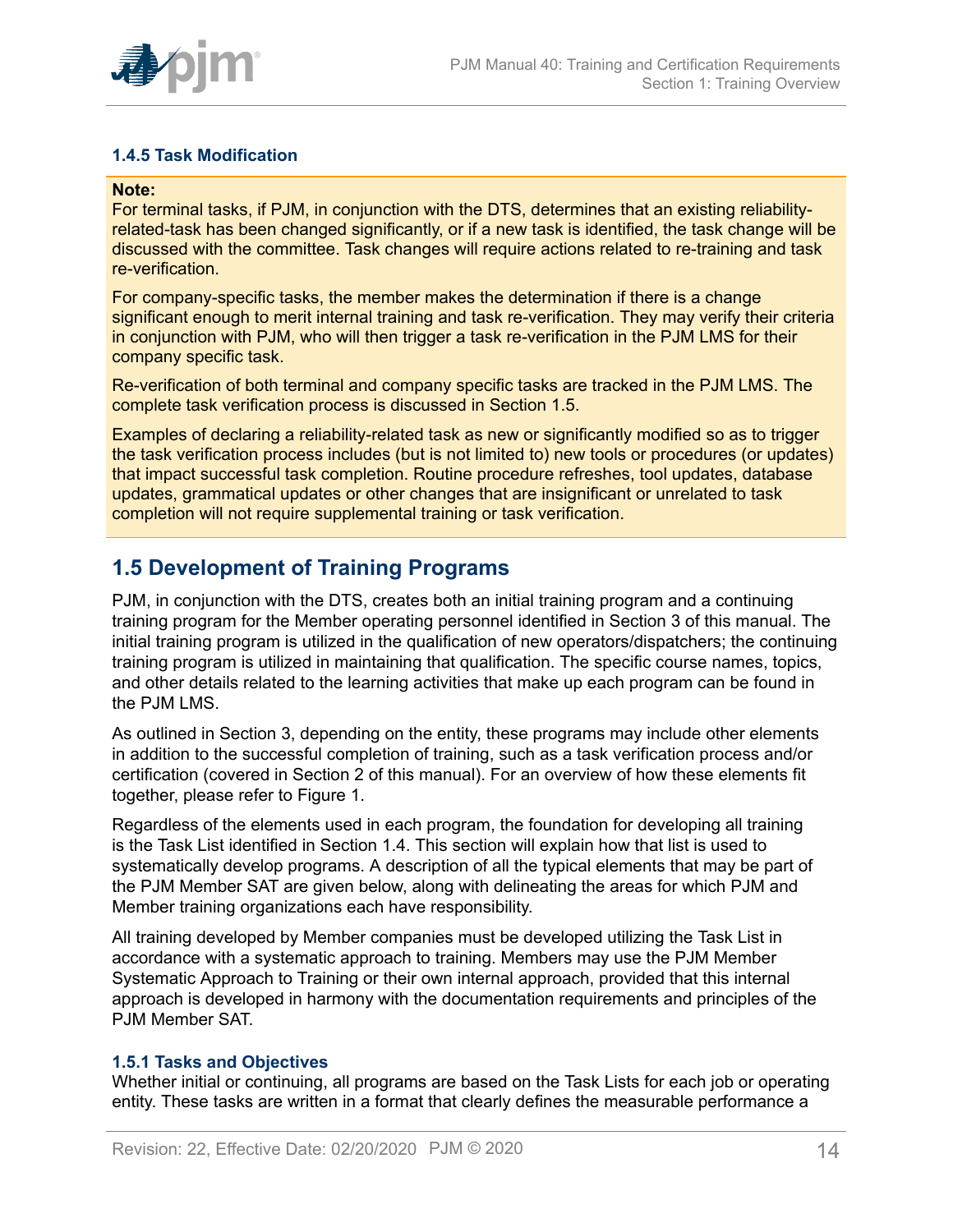

learner will be able to demonstrate at the conclusion of training. Taken together, they provide the framework for the development and description of a training program. The enabling objectives and tasks under each terminal task may be used to further guide the design and development of learning activities of many kinds (Section 1.6).

To assist in this, more detailed and specific "Learning Activity Objectives" may be developed from the Task List. In general, these objectives should state what the learning is meant to accomplish, providing clear guidance in the development of whatever materials or methods will be used. One or more of these Learning Activity Objectives may be sequenced together to comprise a "Learning Activity".

These additional learning objectives are for training development only and are not meant to be subject to any regulatory requirements or those outlined in this manual. This is to preserve the elements of the Task List at the proper level to maintain the clarity necessary for the ongoing implementation and evaluation of the overall programs. While Members may choose to create and use these more detailed Learning Activity Objectives as part of their training materials, PJM will not require that these lower level details are documented in the PJM LMS, but only the Learning Activity's linkages to the source elements found on the Task List. Forms and other information related to documenting Learning Activities can be found on the Member Training Liaison website.

#### <span id="page-14-0"></span>**1.5.2 Initial Training Program (ITP)**

The initial training program covers all tasks. PJM and Member training staff each have responsibility for the development and delivery of the initial training program.

PJM develops learning activities or courses that cover all of the common terminal tasks and common enabling objectives. Detailed information related to the PJM provided portion of the ITP is found in the PJM LMS and at: https://pim.com/training/member-training-liaison.aspx

An operator's/dispatcher's completion of this part of the program is tracked in the PJM LMS.

PJM also develops training on more introductory or fundamental topics. Participation in these training activities is at the discretion of the Member. Depending on their individual learners needs, this training may be used as prerequisites to the Initial Training Program.

The Member Company is responsible for the development of learning activities that cover all applicable company specific tasks. Members shall document this training in the PJM LMS, providing the proper linkages between the learning activity and the relevant task.

#### <span id="page-14-1"></span>**1.5.3 Continuing Training Program**

All operating entities have continuing training requirements. Specific requirements are found in Section 3.

The learning activities that make up the continuing training program may vary from year to year, but are based on the entity's Task List. PJM and the DTS determine which tasks should be included, either annually or at other intervals. Such decisions may be based on:

- Standard requirements
- PJM/DTS observations
- Trainee assessment results
- Updates or changes in operating criteria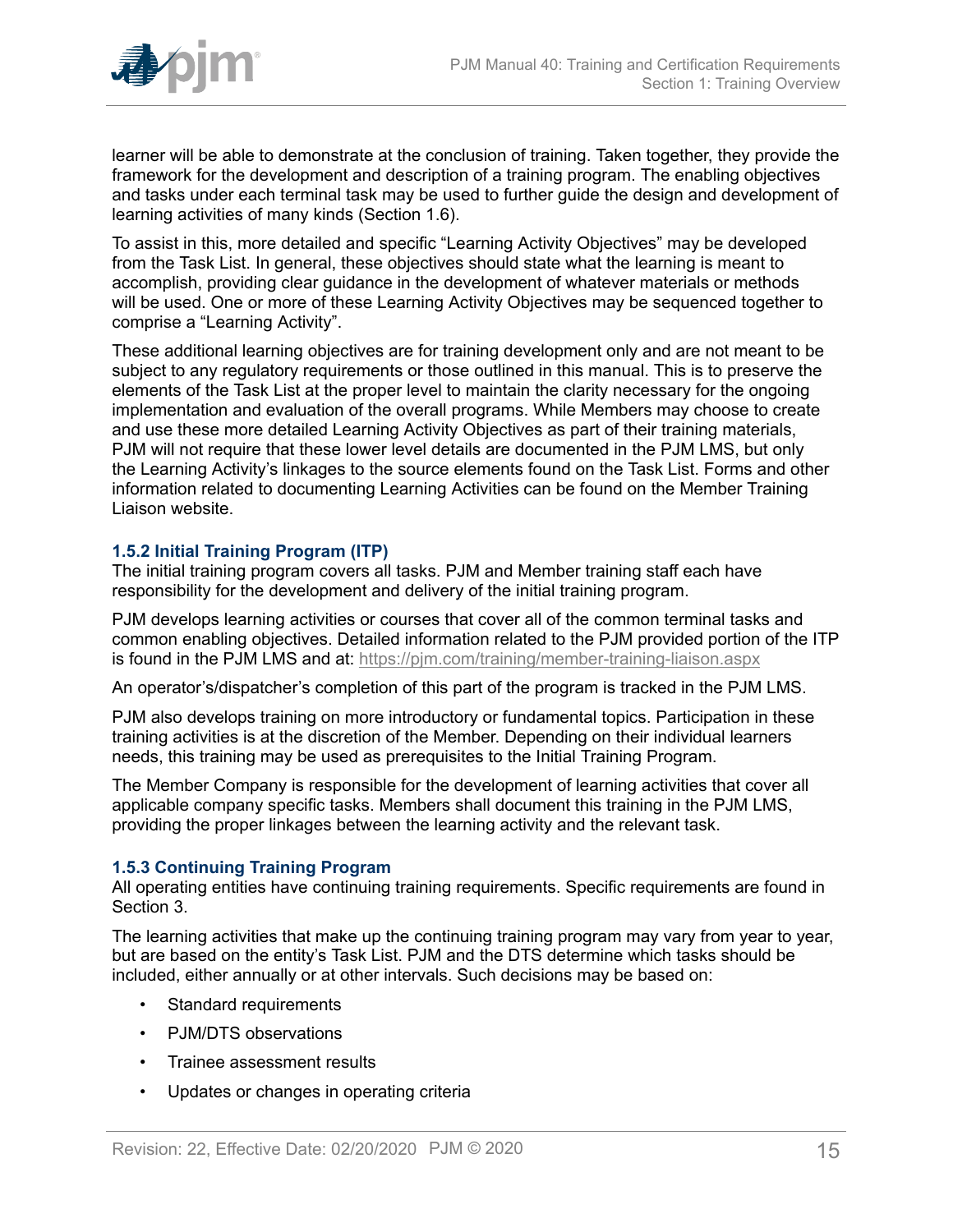

• Program/Course evaluations (Section 1.7)

Both PJM and Training Staff at Member Companies share responsibility for the Continuing Training Program.

As in the initial program, PJM develops learning activities that cover the applicable common terminal tasks and common enabling objectives.

Training staff at the Member Company is responsible for developing learning activities that cover all applicable company specific tasks.

All training associated with the continuing training program is documented in the LMS with associated links established between the training activity and the applicable terminal and/or company specific tasks.

At times, elements of the Initial Training Program (ITP), including topics on fundamentals and theory may be utilized in the Continuing Training Program as refresher training.

#### <span id="page-15-0"></span>**1.5.4 Task Verification**

Entities that require task verification are identified in Section 3 along with further details about this process.

In general, all applicable operators must be verified on the reliability-related terminal tasks and all reliability-related company specific tasks that are assigned to them. Only tasks that are designated as reliability-related are subject to this process. The task verification process for an operator must be completed prior to him/her taking on independent shift duties.

As noted in Section 1.4, any time the DTS determines that a task has been modified, all operators must be re-verified on the modified task within six months of its modification.

Each Member is responsible for performing the task verification of its operators. This includes verification on both the common terminal tasks as well as the company specific reliability-related tasks.

#### **Note:**

One method of verifying the minimum proficiency on a task is direct observation by a qualified assessor of the operator successfully performing the task (either in a real-time or simulated environment). When this is not feasible, a combination of the following may be used:

Successful completion of relevant training or certification

AND

Verbal questioning by a qualified assessor, OR

Assessment check-off lists, OR

Other means to assure the assessor that the task can be properly completed

PJM and NERC Certifications can support verification of proficiency, but alone do not indicate verification of sufficient capability to perform the task.

The Member Company will designate who may serve as a qualified assessor for its operators. The assessor should be proficient in the tasks they are assessing others on.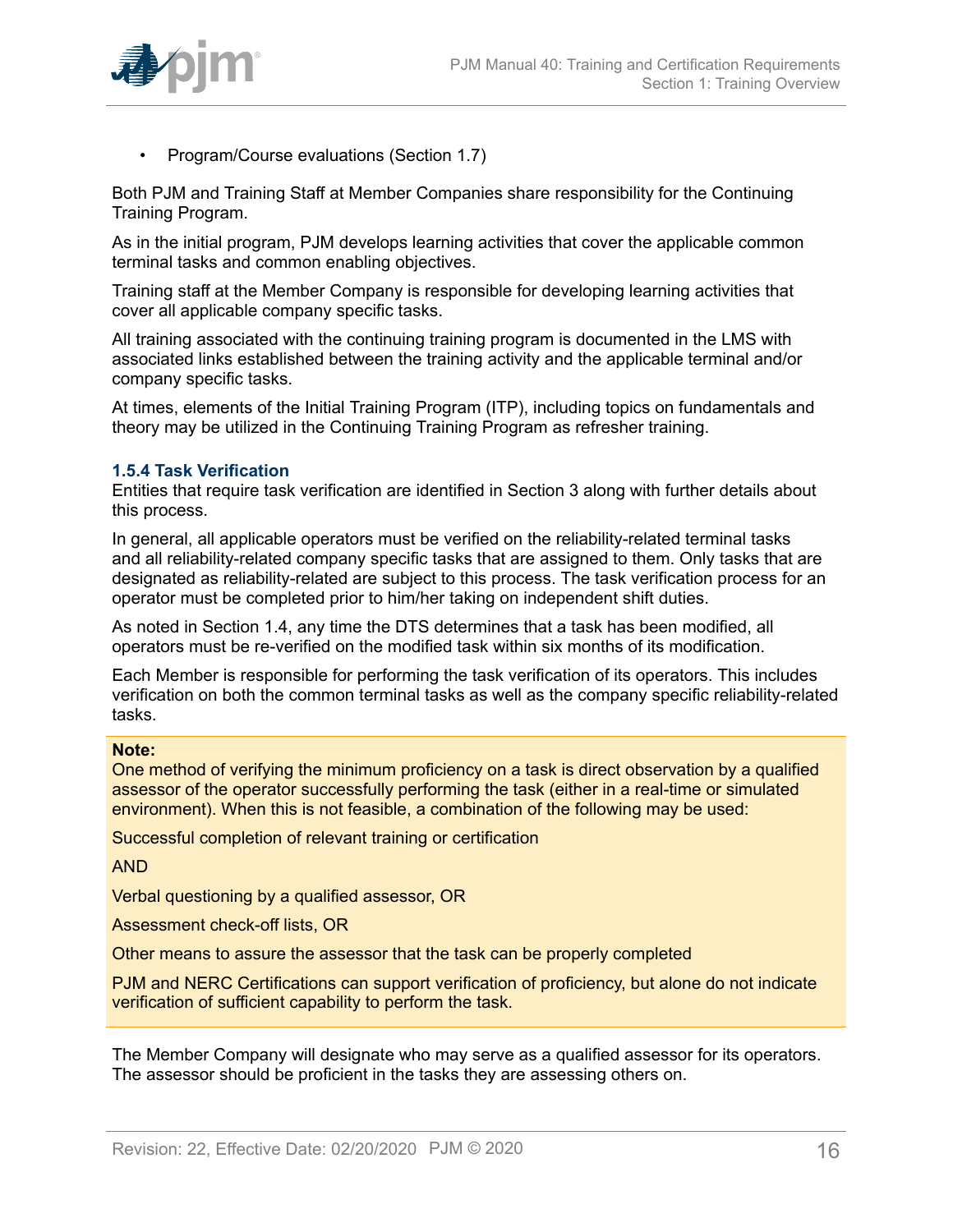

All task verifications (including those triggered by task modifications) must be entered into the Task Tracking Module of the LMS.

A Member Company may internally use slightly different job titles or divide the identified tasks among several different positions. To manage this, Members can create company specific job profiles in the LMS Task Tracking Module and assign the specific tasks that apply to the profiles that they have created.

Additionally, the Member Company may find that some common tasks do not apply to its operations and may choose to "opt out" of those tasks. Any Member desiring to opt out of any task must notify PJM and explain the reasons for the exemption. These cases are reviewed annually to verify that any approved "opt out" provisions remain valid.

#### <span id="page-16-0"></span>**1.5.5 Certification**

Certification may be required as part of the initial qualification process. Additional information on the PJM TO Operator and Generation Dispatcher Certification Program can be found in Section 2 of this manual. If an operating entity has personnel with certification requirements, they will be listed in Section 3.

## <span id="page-16-1"></span>**1.6 Implementation of Program Activities**

The above training Programs are made up of courses and individual learning activities that can be very varied in nature. They include:

- In-person instructor-led training
- Virtual instructor-led training
- Online asynchronous training available 24/7
- Simulations and exercises
- System Restoration, Emergency Procedure Drills and Grid Security Drills
- Annual Spring Seminar
- Member On the Job Training (OJT)
- Online 'Just in Time' (JIT) training modules on operational updates

Records of completion for required training activities are stored in the LMS and serve as documentation of the implementation of program activities. Additionally, specific details about all PJM provided training can be found in the LMS along with schedules and links for registration. All required training will be clearly designated as such in the LMS.

Where possible and appropriate, PJM has its operationally focused training approved through the NERC Continuing Education Program.

## <span id="page-16-2"></span>**1.7 Evaluation of Program Activities**

PJM evaluates each learning activity that is delivered. This is primarily done by an evaluation form filled out by the participants, but also includes instructor observations and the results of student performance on any assessment instruments used.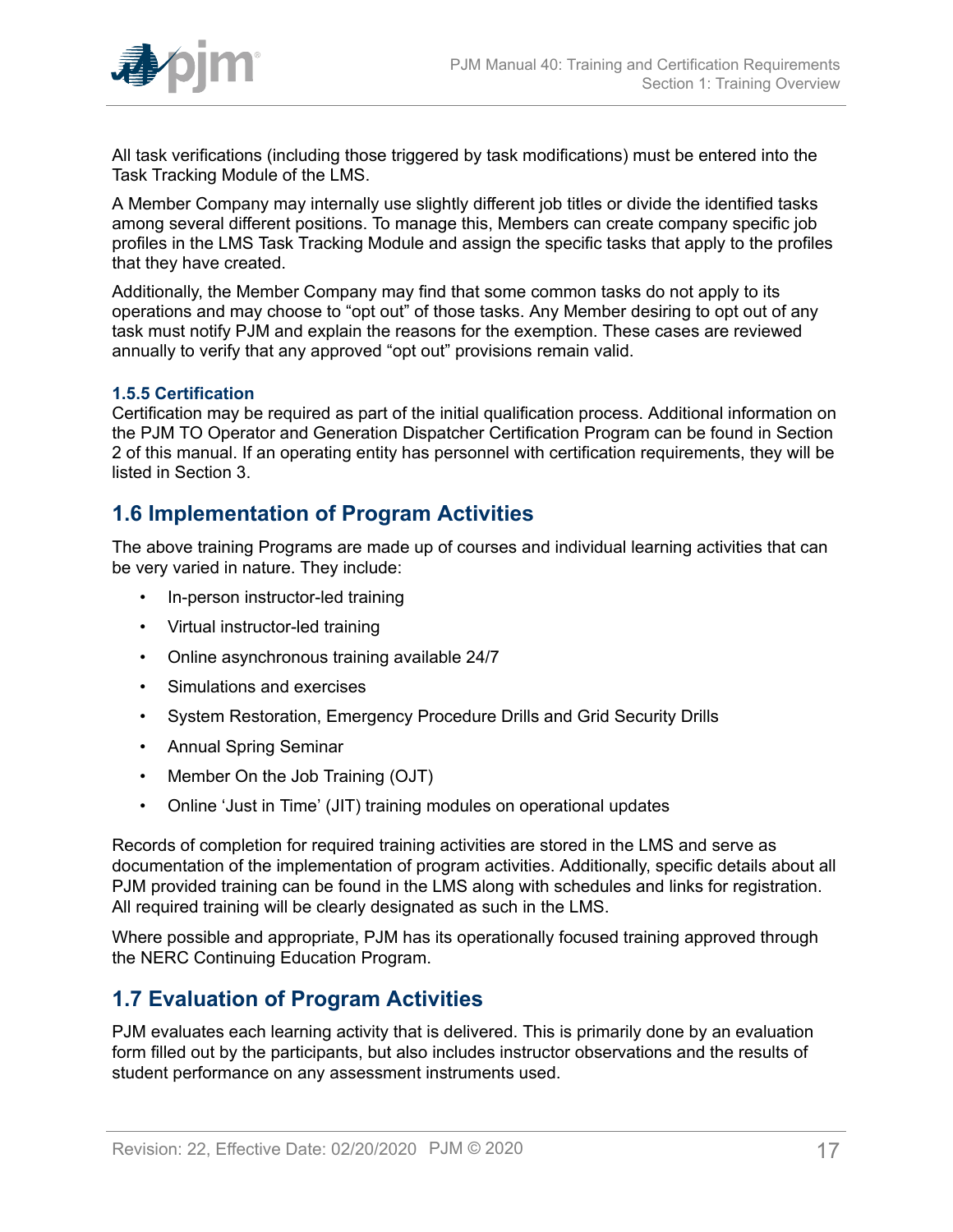

Ongoing evaluation is also performed by the DTS. Aggregate evaluation data is provided to the DTS and feedback and suggestions for improvement are solicited.

#### **Note:**

PJM, in conjunction with the DTS, performs at least one formal evaluation of the initial and continuing training program annually.

Each Member is also required to perform and document with PJM an annual evaluation of its portion of the training programs.

These evaluations are managed and documented through the PJM LMS.

<span id="page-17-0"></span>

*Exhibit 1: Overview of PJM Member Systematic Approach to Training (SAT)*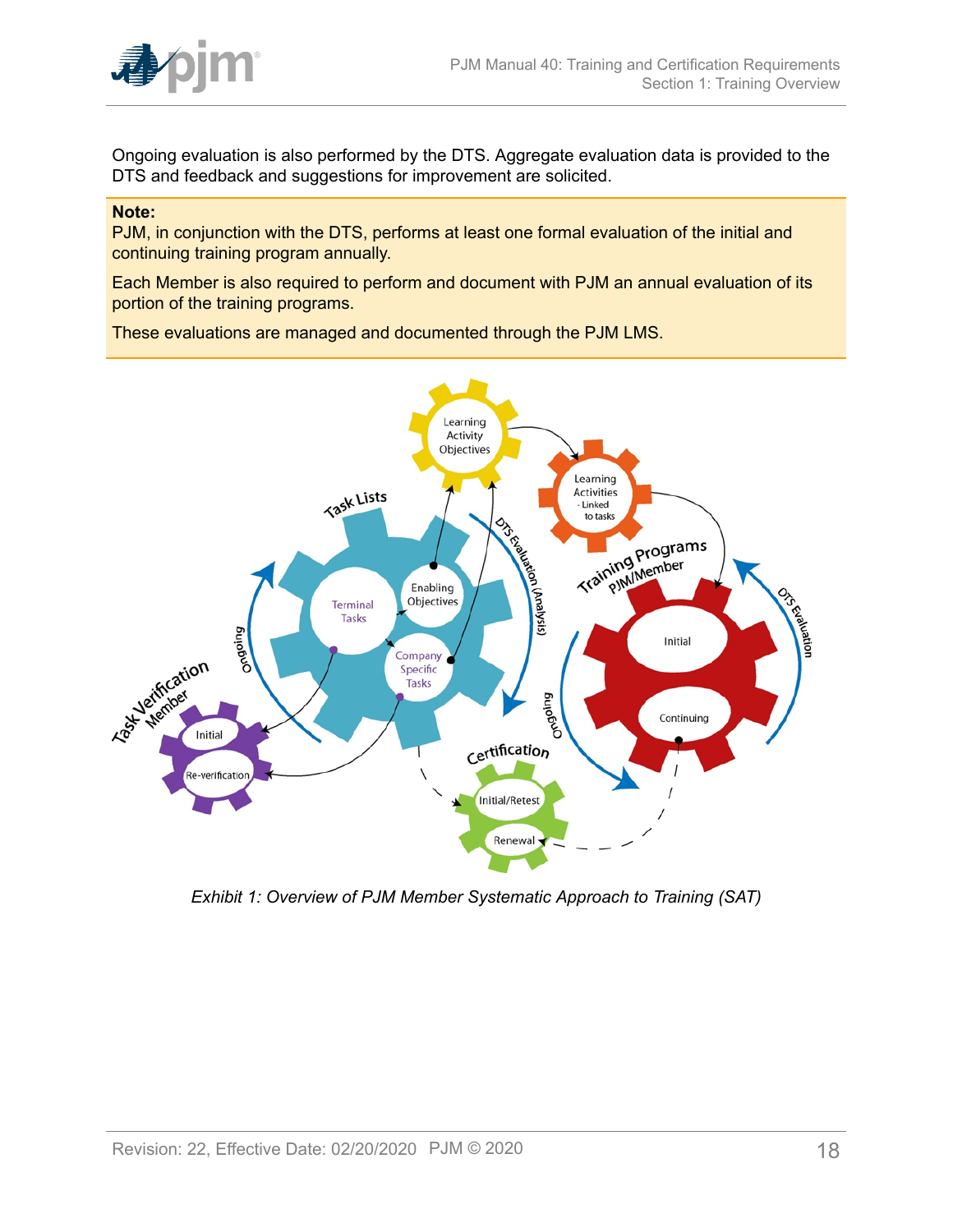

## <span id="page-18-0"></span>**Section 2: Certification Overview**

Welcome to the *Certification Overview* section of the *PJM Manual for Training and Certification Requirements*. In this section you will find the following information:

- Purpose and Scope of the Certification Program
- Requirements and prerequisites
- Term of Certification and Recertifying
- Administration of the Certification Program

# <span id="page-18-1"></span>**2.1 Purpose**

Certification focuses on defining required competencies for a work group and recognizing individuals who possess these competencies. The PJM Certification Program provides the public and governmental entities with a measure of confidence in the capabilities of personnel within the PJM Regional Transmission Organization (RTO) to maintain the reliability of the bulk electric system and the energy markets. In addition, the Certification Program provides assurance to PJM and its members that personnel in the PJM RTO have a demonstrated knowledge of PJM real time operating requirements and business rules.

The PJM Certification Program is comprised of three credentials:

- PJM Generation Dispatcher
- PJM Transmission Owner Operator
- PJM Markets (voluntary)

The certification exams are revised on a periodic basis to reflect changes in operating procedures in effect on the PJM system. Certification exams are developed and revised in accordance with the current versions of the Task Lists in effect at the time of exam revision. Due to the fact that certification exam development is cyclic in nature and Task List maintenance is on-going, there may be times when the certification content outlines and the Task Lists do not match.

The PJM certification exams are validated, objective, multiple choice exams administered by a computer testing service at designated locations. The PJM Exam Working Group developed the certification exams and assists in periodically reviewing and maintaining them to ensure they are current.

The PJM Candidate Bulletin details the application and testing procedures and requirements. The bulletin also contains information on the Content Outlines, other key documents, and the fee schedule.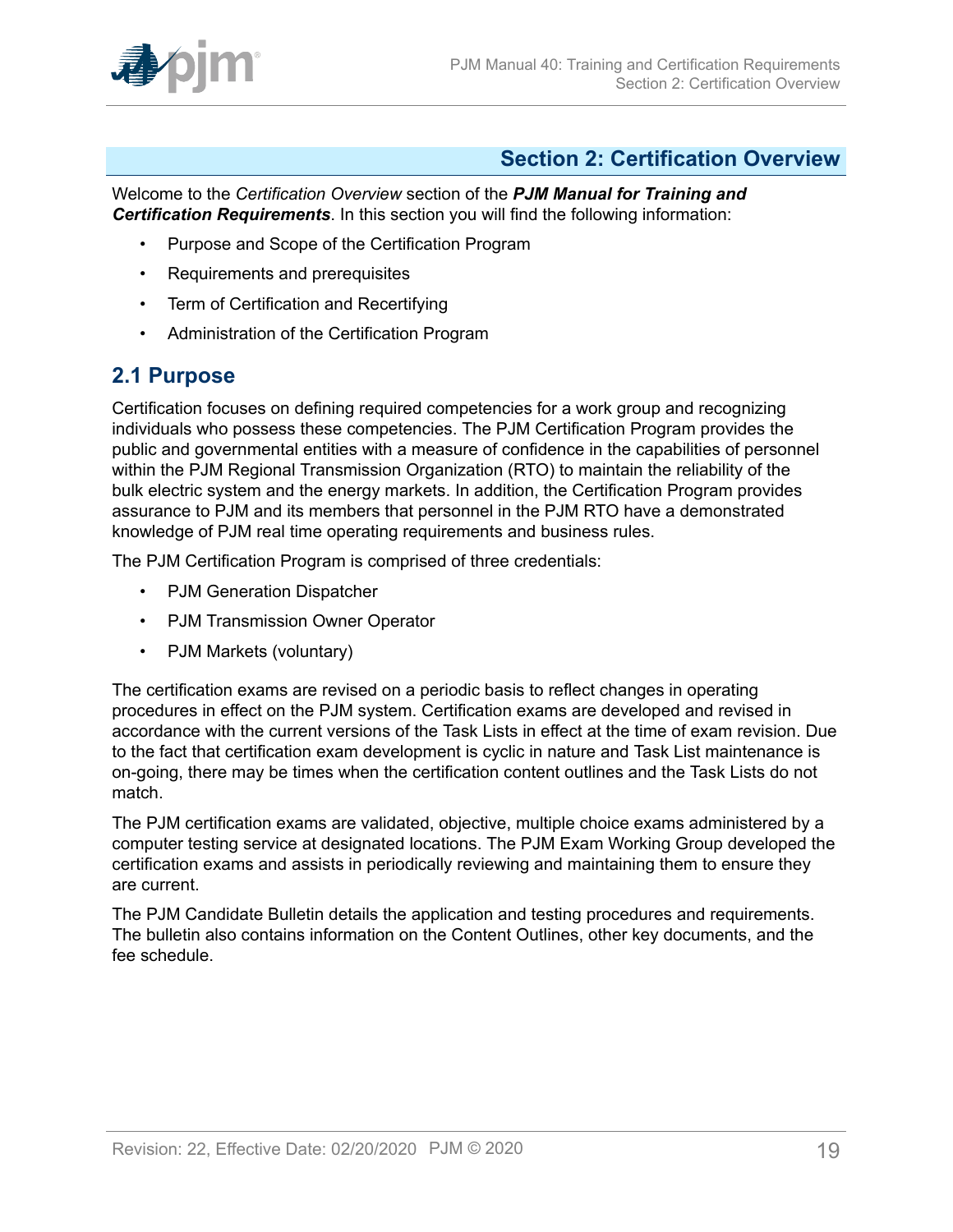

# <span id="page-19-0"></span>**2.2 Administration of the Certification Program**

#### <span id="page-19-1"></span>**2.2.1 Prerequisites**

There are no training or work experience requirements that candidates must satisfy before they can apply to sit for the PJM certification exam. However, completion of one or more PJM training programs for system operators is highly recommended.

#### <span id="page-19-2"></span>**2.2.2 Validity, Reliability and Defensibility**

The PJM Certification Program was developed and is operated in accordance with the "good practices" of the National Commission for Certifying Agencies (NCCA). Following these "good practices" ensures that the program conforms to EEOC guidelines, is legally defensible and is fairly administered to all candidates.

Assistance of a consultant skilled in the development of certification exams has been secured on a continuing basis to guide, advise, and perform selected tasks to ensure that the PJM Certification Program remains valid, reliable and legally defensible.

#### <span id="page-19-3"></span>**2.2.3 Certification Oversight Group**

The Certification Oversight Group (COG) is charged with ensuring that the PJM Certification Program is kept fair to all and free from undue influence in order to protect against actual or perceived bias toward candidates or their employers, and that the Certification Program is valid and legally defensible. The COG also participates in the PJM Certification Dispute Resolution Process.

#### <span id="page-19-4"></span>**2.2.4 Dispute Resolution Procedure**

A non-binding dispute resolution procedure is available to address complaints and challenges regarding the certification exams, and related application and test administration processes. As backup to PJM Certification Dispute Resolution, a complainant not satisfied with the results of Certification Dispute Resolution can submit his/her case to the PJM Alternate Dispute Resolution Committee.

#### <span id="page-19-5"></span>**2.2.5 Disciplinary Actions**

In the event that an individual acts inconsistent with the expectations of the PJM Certification Program, disciplinary actions may be required. The purpose of the Disciplinary Action Procedure is to protect the integrity of the PJM credentials.

#### <span id="page-19-6"></span>**2.2.5.1 Grounds for Action**

The following may be grounds for disciplinary action:

- Intentional misrepresentation of information provided to PJM or the test administrator for the purposes of initial certification or credential maintenance
- Any form of cheating during a certification exam, including but not limited to: use of unauthorized reference materials or sharing details of exam questions with others

#### <span id="page-19-7"></span>**2.2.5.2 Review**

In the event of alleged misconduct, the PJM COG will review the details of the case, including information provided by the applicable candidate/credential holder. If the misconduct is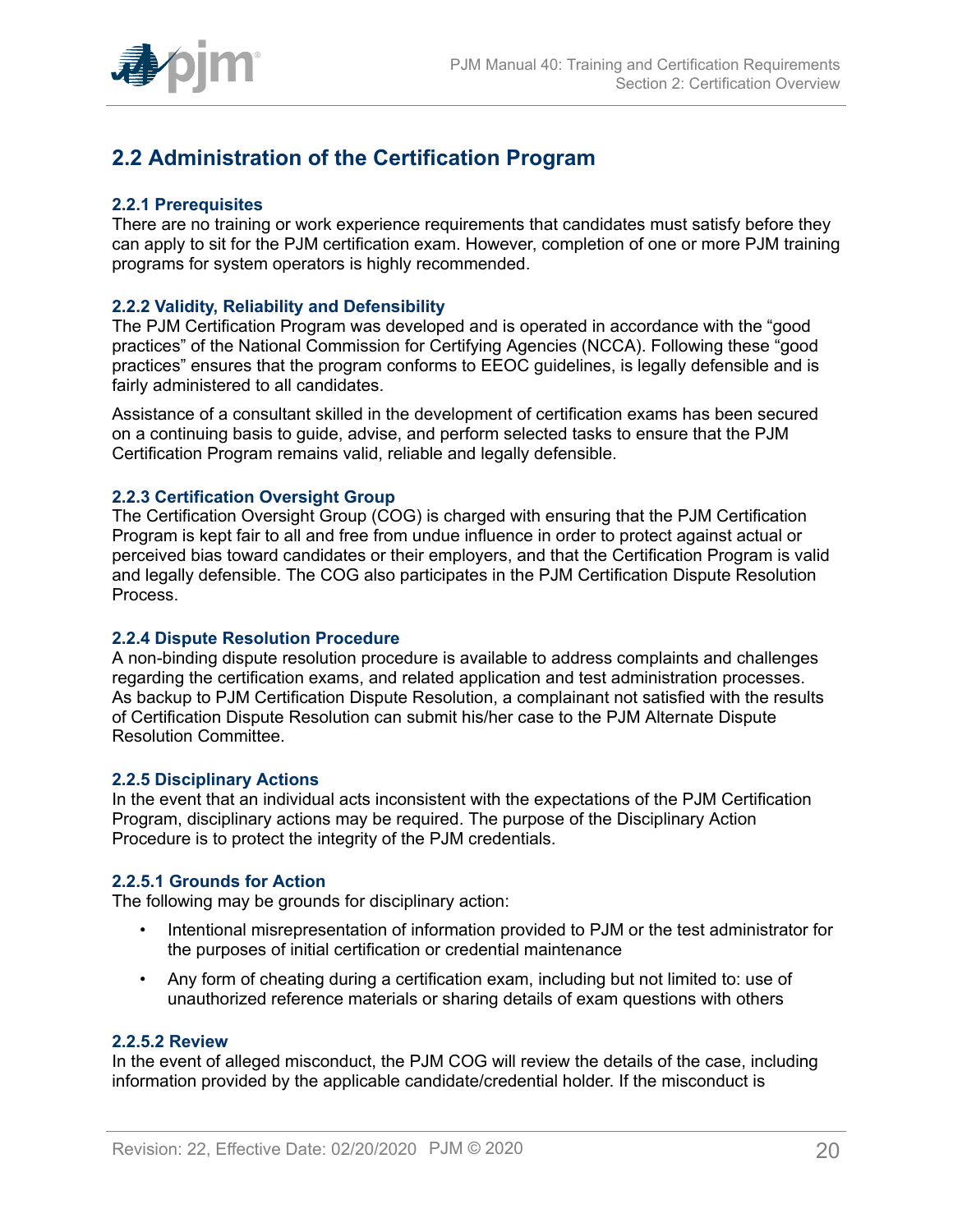

substantiated and significant, disciplinary actions up to and including the revocation of the PJM credential may result.

#### <span id="page-20-0"></span>**2.2.6 Financing the Certification Program**

The PJM RTO funds the operation and maintenance of the Certification Program. All individuals who take the examination pay a modest fee to cover the cost of sitting for the exam.

#### <span id="page-20-1"></span>**2.2.7 Additional Resources**

For additional information about the PJM Certification Program, including the Candidate Bulletin, Content Outlines for the exams and the Certification Dispute Resolution Procedure, please go to: [https://pjm.com/training/certification.aspx](http://pjm.com/training/certification.aspx). If you have questions about the certification program, please call PJM Member Relations at (610) 666-8980.

## <span id="page-20-2"></span>**2.3 Certification Requirements**

The following section focuses specifically on the PJM Transmission Owner Operator and PJM Generation Dispatcher credentials, for which there are associated certification requirements. For more information about the voluntary PJM Markets credential, please refer to: [https://pjm.com/](http://pjm.com/training/certification/resources-markets.aspx) [training/certification/resources-markets.aspx](http://pjm.com/training/certification/resources-markets.aspx)

#### <span id="page-20-3"></span>**2.3.1 Scope of the PJM TO Operator and Generation Dispatcher Certification Program**

There are two relevant certification programs for operators: the NERC System Operator Certification Program and the PJM TO Operator and Generation Dispatcher Certification Program. The goal of the NERC certification program is to ensure a minimum qualification for operators operating across the entire North American bulk power system. If applicable, NERC certification requirements for entities operating in PJM can be found in Section 3 of this manual.

Whereas the scope of the NERC program is broad so as to encompass the skills common to all operating areas within North America, PJM developed its own certification program to more specifically focus on the tasks and procedures required for the reliable operation of the PJM system.

The scope of requirements for operators/dispatchers in the PJM RTO is based on the daily operations-related knowledge and skills needed to implement procedures for normal, emergency and restoration conditions. All operators/dispatchers must understand and be able to implement these procedures as presented in the PJM Manuals to ensure reliable operation of the PJM RTO. In addition, operators/dispatchers must understand basic operating concepts in order to perform the referenced tasks.

The results of a Job Analysis have determined that there are two discrete sets of tasks performed by operators/dispatchers in the PJM RTO. A Transmission Content Outline details the common tasks performed by operators who operate transmission facilities. A Generation Content Outline details the common tasks performed by dispatchers of generation facilities. Therefore, there are two PJM certification examinations: Transmission and Generation.

#### <span id="page-20-4"></span>**2.3.2 Requirements for Operators and Dispatchers**

The PJM Certification Program applies to operators, dispatchers, or other individuals who:

- operate or dispatch on the PJM system,
- are in direct communication with the PJM System Operator, and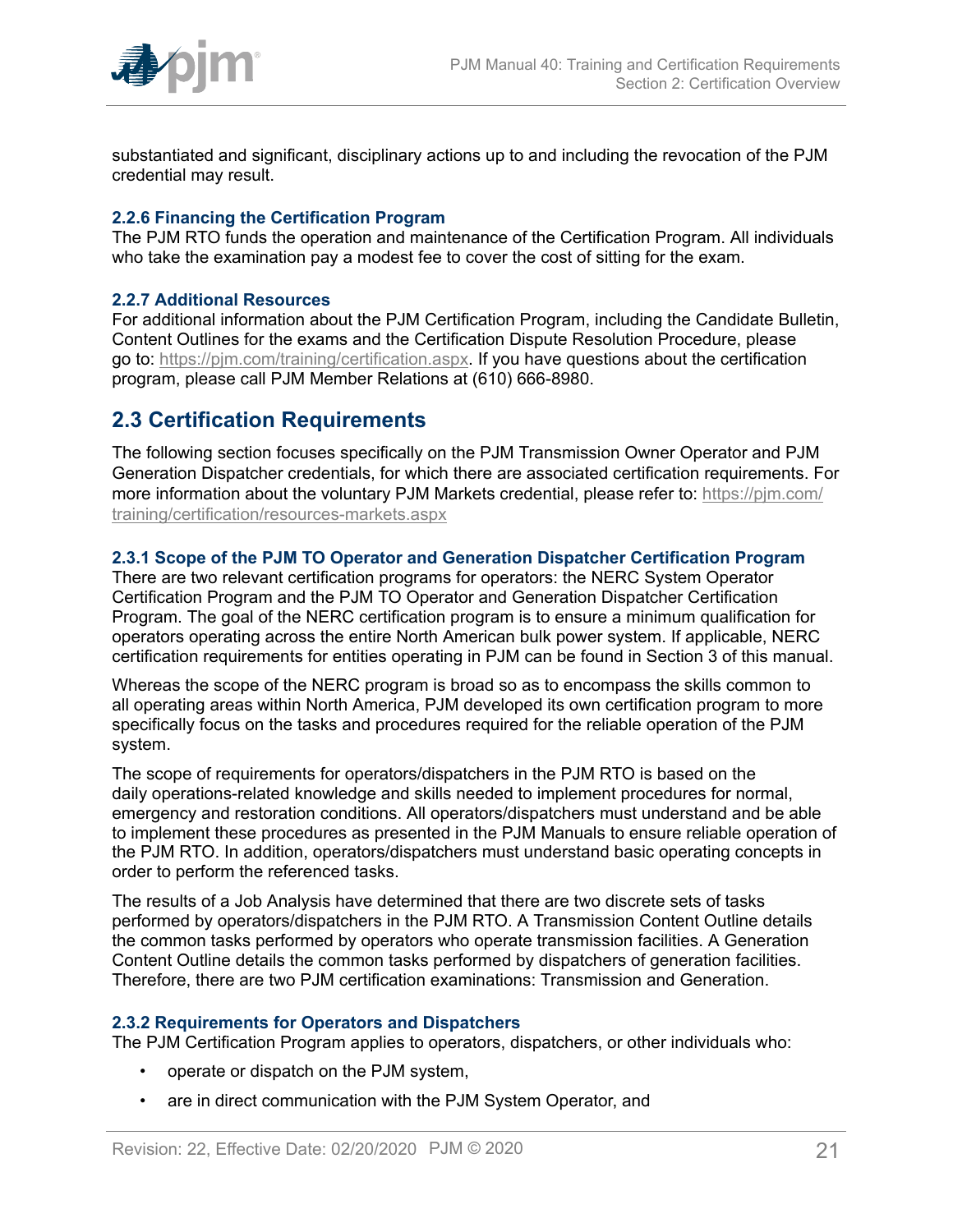

• perform daily operations-related functions at the direction of the PJM System Operator during normal, emergency and/or system restoration states.

System personnel performing these tasks may be at a Transmission Owner (TO) control center, a Market Operations Center (MOC), or other location. The requirement to obtain a PJM credential is ultimately determined by who is performing the identified PJM tasks and not the location from which they perform them. For instance, in some cases, PJM generation dispatch instructions and communications occur directly between PJM and personnel at a plant control room. Even though these personnel are not located at an MOC, they interact with PJM and are responsible for performing generation dispatch tasks. Therefore they are required to obtain the Generation Certification (unless they qualify as a Small Generation Resource Dispatcher – See Section 3.2.4)

Refer to Section 3 of this manual for specific requirements related to PJM certification. Although operators and dispatchers are the only group on the PJM system required to be PJM certified, other participants including marketers and generation control room operators are encouraged to sit for the PJM Certification exam due to their impact on reliability. Opportunity to sit for either of the PJM Certification exams is open to all.

#### <span id="page-21-0"></span>**2.3.3 Term of Certification**

PJM certificates are valid for three years.

#### <span id="page-21-1"></span>**2.3.4 Recertification**

There are two ways a PJM Generation or PJM Transmission credential can be renewed:

### **1. Retest**

Before the certificate for a PJM certified operator/dispatcher expires, apply for, take and pass the same PJM certification exam for which he/she holds a valid certificate.

#### **2. Continuing Education Hours (CE Hours):**

On a rolling three year basis, complete at least 140 hours of NERC approved CE training related to the PJM credential which has been recorded in the PJM (LMS).Of the 140 CE hours required to renew, 30 CE hours must be approved for the category of Simulation. If an operator/ dispatcher has more than the required 140 CE hours at the time of the request for renewal, PJM will allow up to 30 CE hours to be carried over to the next 3 year period. No hours will be carried over in any of the CE category classifications (e.g., Simulation, Standards, or EOP hours). Those who fail to get credit for 140 CE hours, of which 30 CE hours must be for Simulation, must apply for, take, and pass the appropriate PJM exam before their current certificate expires.

Specific requirements for maintaining a PJM certification are outlined in Section 3 of this manual. Failure to renew a certification prior to the certification date of the credential will be subject to the compliance monitoring process described in Section 3.3. Mitigation plans developed to address such lapses in certification will be reviewed on a case-by-case basis and may include remedial actions such as supplemental training activities or retesting. Please note that an individual with an expired PJM certification must be removed from his/her shift responsibilities until such time that he/she comes into compliance with those requirements.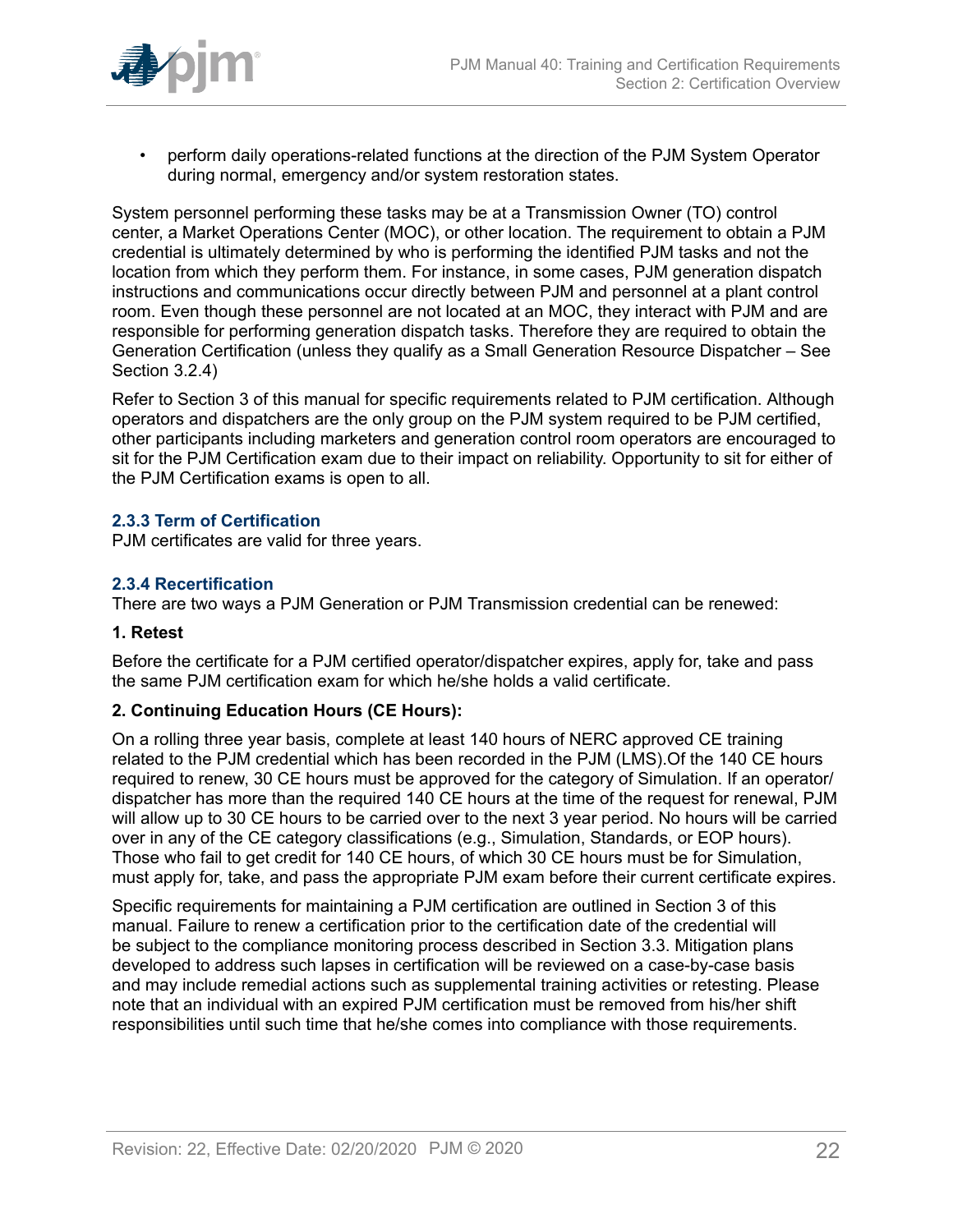

# <span id="page-22-0"></span>**Section 3: Member Training and Certification Requirements**

Welcome to the Training and Certification Requirements section of the **PJM Manual for Training and Certification Requirements**. In this section you will find the following information:

- Overview
- Requirements outlined by entity:
	- o Training and certification requirements for TO Operators
	- o Training and certification requirements for MOC Generation Dispatchers
- Training and certification requirements for Transmission Owner Operators and Generation Dispatchers
	- o Training requirements for Small Generation Resource Dispatchers
	- o Training requirements for Demand Response Resources
	- o Training requirements for Energy Storage Resource operators
- Compliance monitoring process for training and certification requirements
- Process for requesting a temporary waiver of PJM training and certification requirements
- NERC training requirements

## <span id="page-22-1"></span>**3.1 Overview**

This section addresses the different operating entities and positions that interact with PJM operations, performing tasks or carrying out operational instructions and directives at PJM's request. The type and nature of these requirements are based on the operational significance each type of entity has on the Bulk Electric System (BES).

# <span id="page-22-2"></span>**3.2 Entity Training and Certification Requirements**

#### <span id="page-22-3"></span>**3.2.1 Transmission Owner Operators**

Transmission Owner (TO) Operators are defined as operators who participate in the real time operations of the PJM system by operating under the direction of PJM, their local transmission facilities and performing other transmission-related real time duties of a TO as found on the PJM Transmission Owner (TO) Operator Task List.

#### **Initial Training:**

TO Operators must successfully complete the PJM sponsored Initial Training Program (ITP) and all open and required Just-in-Time training modules prior to independently participating in real time operations. The initial training may be completed either in-person or online through the PJM LMS.

PJM continues to provide a variety of both introductory and more advanced training on operational and PJM specific topics that may be used by Members to help qualify new TO Operators or to provide a refresh for incumbent operators. However, these courses are not considered mandatory prerequisites to the Initial Training Program.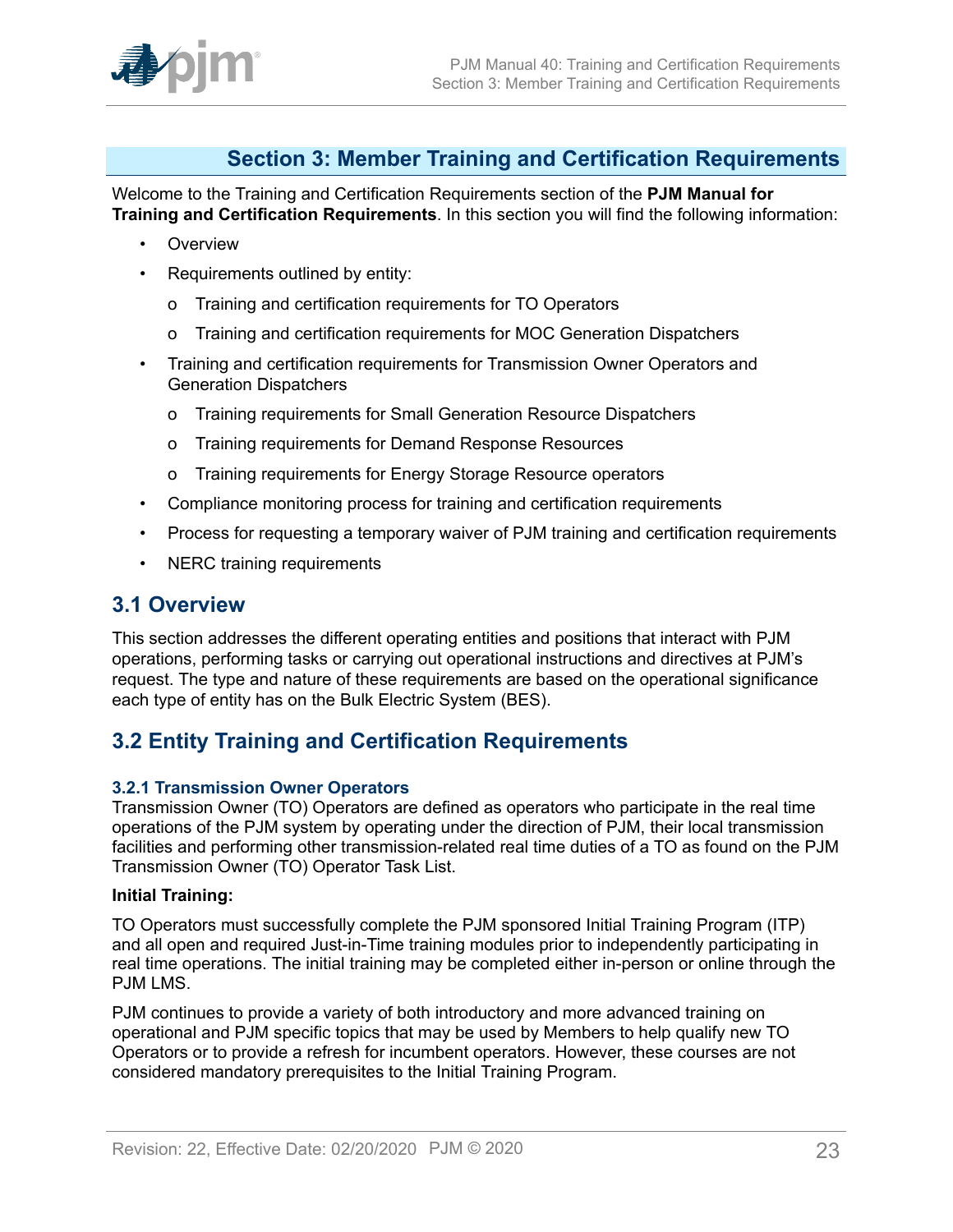

Each TO is responsible for providing initial training to new operators related to their reliabilityrelated company specific tasks and any other training needed to prepare the operator for the task verification process described below and in Section 1.5.4 of this manual. Members should document their company provided training in the PJM LMS with associated links to the common and company specific TO tasks. This can be accomplished via the Training Activity Forms found on the Member Training Liaison webpage. However, PJM considers the company initial training as complete when the operator's capability to perform each applicable task has been verified in the PJM LMS.

## **PJM Transmission Certification:**

New TO Operators (including TO Operators whose company is integrating into PJM) must obtain a PJM transmission certification prior to independently operating on the PJM system. An uncertified operator may participate in on-the-job training, as defined in that company's training program, under the direct, in-person supervision of a PJM/NERC certified operator.

#### **NERC Certification:**

PJM requires any TO Operator who is required to be PJM transmission certified to also be NERC certified. These operators are required to obtain the NERC Transmission Operator Certification, the NERC Balancing, Interchange and Transmission Operator Certification, or the NERC Reliability Operator Certification. The NERC Transmission Operator Certification is recommended as it is more applicable to the functions performed by TO Operators. Operators currently certified at the Reliability Operator or Balancing, Interchange and Transmission Operator level may maintain their certification at this level or convert their certification to a Transmission Operator certificate. The Balancing and Interchange Operator Certification will not be acceptable for TO Operators to meet this requirement.

Any new TO Operator must be NERC Certified prior to taking independent shift responsibilities. New operators in a "training mode" without a NERC certification must be working under the direct supervision of a PJM/NERC certified operator and cannot take independent direction from PJM.

Renewal of NERC certifications will follow the existing NERC process. This process will be between NERC and the certified operator through the NERC System Operator Certification and Continuing Education Database (SOCCED). The Training Liaison will provide PJM with each of his/her operators' NERC certification information for entry into the PJM LMS.

#### **Task Verification:**

Each TO must verify the capability of each TO Operator to perform each applicable reliabilityrelated task contained within their Task List at least one time. This verification must be completed prior to the new TO Operator assuming independent shift duties. For more detailed information about the verification process, refer to Section 1.5.4 of this manual.

#### **Annual Continuing Training:**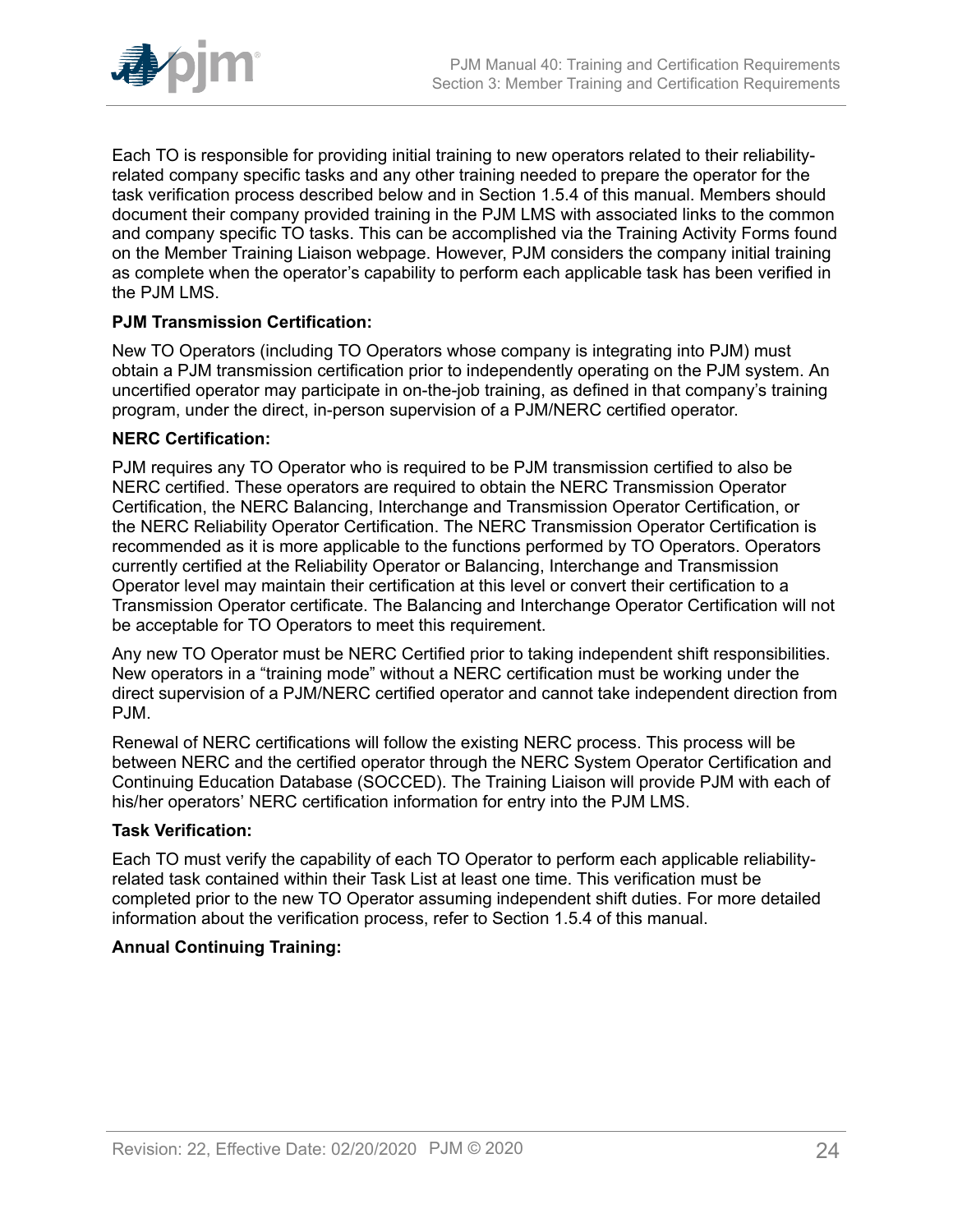

#### **Note:**

For the purpose of this requirement, "annual" is defined on a calendar year basis (January – December) beginning the year that an operator assumes shift responsibilities.

It is recognized that various situations can occur related to measuring annual and other requirements. These include new operators not starting at the beginning of the year, variations in operator shift schedules and the timing of certain annual training conducted from year to year.

PJM monitors compliance with the requirements on an annual and monthly basis. However, as noted above, requirements not met within a 12 month period do not necessarily constitute an exception.

Each individual case will be evaluated in accordance with the guidelines of this manual and if necessary a mitigation plan will be put in place.

Beginning the first full calendar year that an operator assumes shift responsibilities in real time PJM operations (with the exception as noted above), he/she shall complete at least 32 hours, per calendar year, of emergency preparedness training by the following or its equivalent:

- Attendance at the annual PJM Operator Seminar (Note: The annual PJM Operator Seminar is a large component of the PJM Continuing Training Program. Since much of the content involves important updates and preparation for the summer peak season, it is highly recommended that all TO operators attend this event each year.)
- Completion of PJM sponsored emergency preparedness activities, including drills, tabletop exercises, simulations and instruction delivered either in-person or online through the PJM LMS
- Completion of company sponsored emergency preparedness activities, including drills, table-top exercises, simulations and other training linked to the company specific tasks. (Note: This training should be documented in the PJM LMS utilizing the appropriate Training Activity Forms found on the Member Training Liaison webpage. This will allow the LMS to generate useful task to training reports that can be used by PJM and the member for the evaluation phase of the SAT.)

Operators who have less than one full year of service at the end of the calendar year shall complete a pro-rated amount of emergency preparedness training according to the following schedule:

- Individuals who were operators for 3 calendar quarters shall complete at least 24 hours of emergency preparedness training during that calendar year
- Individuals who were operators for 2 calendar quarters shall complete at least 16 hours of emergency preparedness training during that calendar year
- Individuals who were operators for 1 calendar quarter shall complete at least 8 hours of emergency preparedness training during that calendar year
- Individuals who were operators for less than one full calendar quarter have no minimum training requirement for that calendar year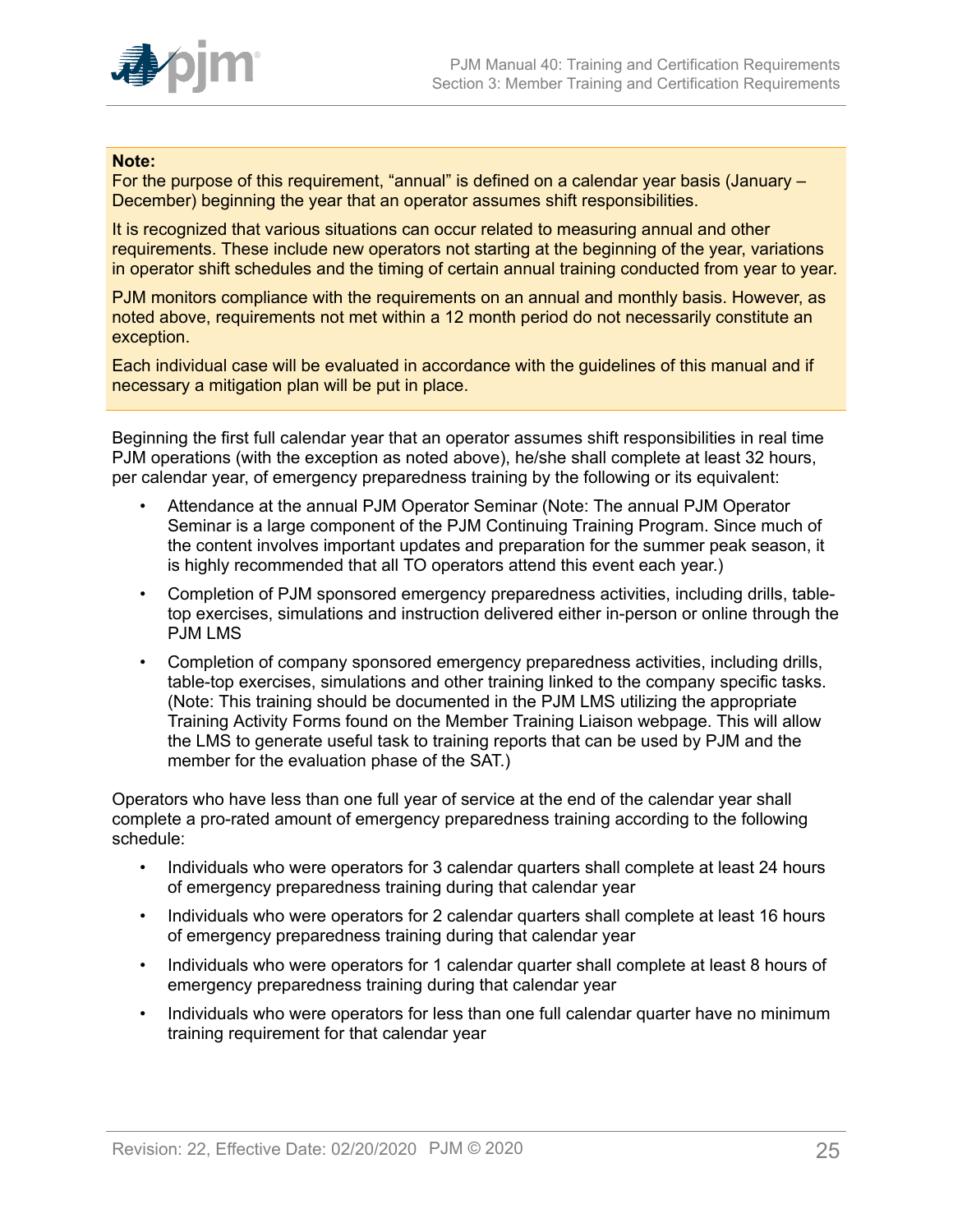

As outlined in Section 1 of this manual, PJM will work in collaboration with the DTS to determine the relevant tasks and training topics that will be included in the annual PJM/Member continuing training program, based on an evaluation of training needs.

When appropriate, members of the DTS shall adjust the training content covered in their company specific continuing training programs to address specific, individualized needs of their operators. This content includes training on the company specific tasks identified in an evaluation of training needs.

### **Company Sponsored Equivalent Training:**

As outlined in Section 1 of this manual, Member TOs have systematically developed training programs related to their company specific tasks which may also include similar training identified in the PJM sponsored training courses. Member Company sponsored training activities may be accepted as equivalent training for the continuing education requirement if they:

- are identified as acceptable emergency operations preparedness activities
- are properly documented as being linked to a PJM and/or company specific task

Such company training may also be approved through the NERC Continuing Education Program, although this is not required for equivalency.

## **Vendor Sponsored Equivalent Training:**

Additionally, there may be third party suppliers of relevant, quality training. These training courses will be considered for equivalency if they meet the criteria of the NERC Continuing Education Program (CEP), have been developed in harmony with a systematic approach, and are properly documented as being linked to a terminal and/or company-specific task.

PJM reserves the right to review training documentation and the systematic approach to training used in the development of any learning activity prior to granting equivalency.

PJM initial training requirements cannot be met by equivalent training. Additionally, the annual continuing training program may include requirements to complete certain PJM online "Just in Time" (JIT) Training modules on important changes to operations. These requirements must be satisfied by completion of PJM sponsored training and associated assessments.

#### <span id="page-25-0"></span>**3.2.2 Market Operation Center Generation Dispatchers**

Market Operation Center (MOC) Generation Dispatchers are defined as dispatchers who participate in the real time operations of the PJM system by dispatching generation and performing other generation-related real time duties as found on the PJM Generation Dispatcher Task List. In some cases personnel responsible for these tasks are at locations other than a traditional MOC. For instance, in some cases, PJM generation dispatch instructions and communications occur directly between PJM and personnel at a plant control room. Even though these personnel are not located at an MOC, they interact with PJM and are responsible for performing generation dispatch tasks. Therefore they are required to meet the following PJM requirements (unless they qualify as a Small Generation Plant Dispatcher – See Section 3.2.4).

#### **Initial Training:**

Newly hired MOC Generation Dispatchers must successfully complete the PJM sponsored Initial Training Program (ITP) and all open and required Just-in-Time training modules within six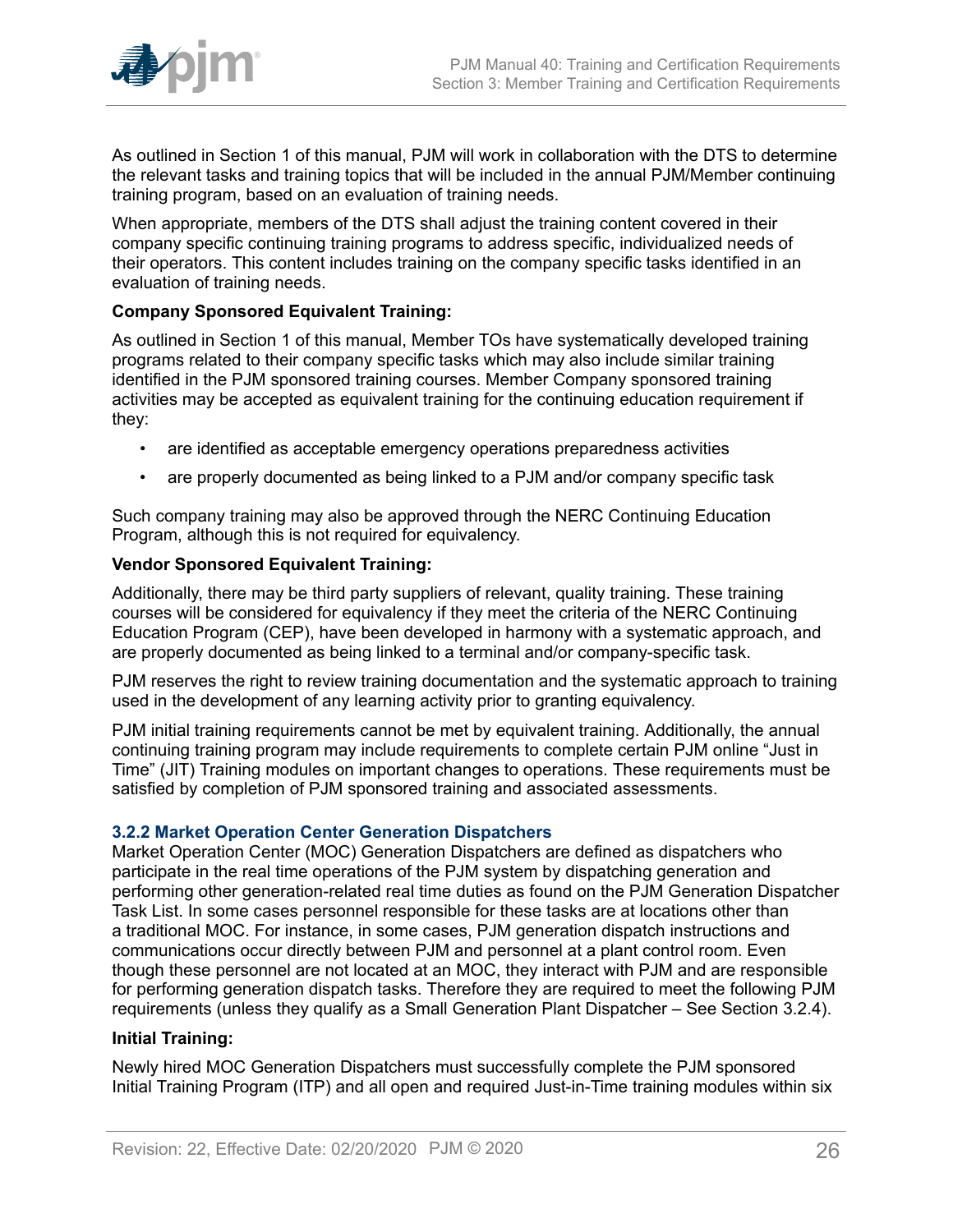

(6) months of being deemed qualified by their company to begin operating on the PJM system. The initial training may be completed either in-person or online through the PJM LMS.

#### **PJM Generation Certification:**

New MOC Generation Dispatchers (including MOC Generation Dispatchers whose company is integrating into PJM) will have a maximum of six (6) months to become PJM generation certified after being deemed qualified by their company to begin operating on the PJM system. During this six (6) month period, if the dispatcher is dispatching on the system without a PJM generation certification, he/she must work under the direct supervision of a PJM certified generation dispatcher, either in person or via an on-call arrangement.

For new entities, at least one dispatcher must be PJM Generation certified dispatcher prior to that entity beginning operations in PJM.

#### **Continuing Training:**

All MOC Generation Dispatchers with at least one full calendar year of shift responsibilities in real time PJM operations shall complete at least 18 hours per calendar year of refresher, operations and markets updates, or emergency preparedness training.

The following or its equivalent is satisfactory for meeting this requirement:

- Attendance at the annual PJM Operator Seminar (Note: The annual PJM Operator Seminar is a large component of the PJM Continuing Training Program. Since much of the content involves important updates and preparation for the summer peak season, it is highly recommended that all Generation Dispatchers attend this event.)
- Completion of PJM sponsored refresh, operations and markets updates, or emergency preparedness activities, including drills, table-top exercises, simulations and instruction
- Completion of company sponsored emergency preparedness activities, including drills, table-top exercises, simulations and other training linked to the company specific tasks. (Note: This training should be documented in the PJM LMS utilizing the appropriate Training Activity Forms found on the Member Training Liaison webpage. This will allow the LMS to generate useful task to training reports that can be used by PJM and the member for the evaluation phase of the SAT.)

As outlined in Section 1 of this manual, PJM will work in collaboration with the DTS to determine the relevant training topics that will be included in the annual PJM/Member continuing training program, based on an evaluation of training needs. Additionally, DTS members are also responsible for addressing any of the individualized training needs for operators at their company.

#### **Company or Vendor Sponsored Equivalent Training:**

PJM recognizes that many Member Companies have rigorous training programs that provide similar training identified in the PJM sponsored training courses. Additionally, there may be third party suppliers of relevant, quality training. These training courses will be considered for equivalency if they meet the criteria of the NERC Continuing Education Program (CEP) and contain topics consistent with the PJM and company-specific Task List.

PJM reserves the right to review training documentation and the systematic approach to training used in the development of any learning activity prior to granting equivalency.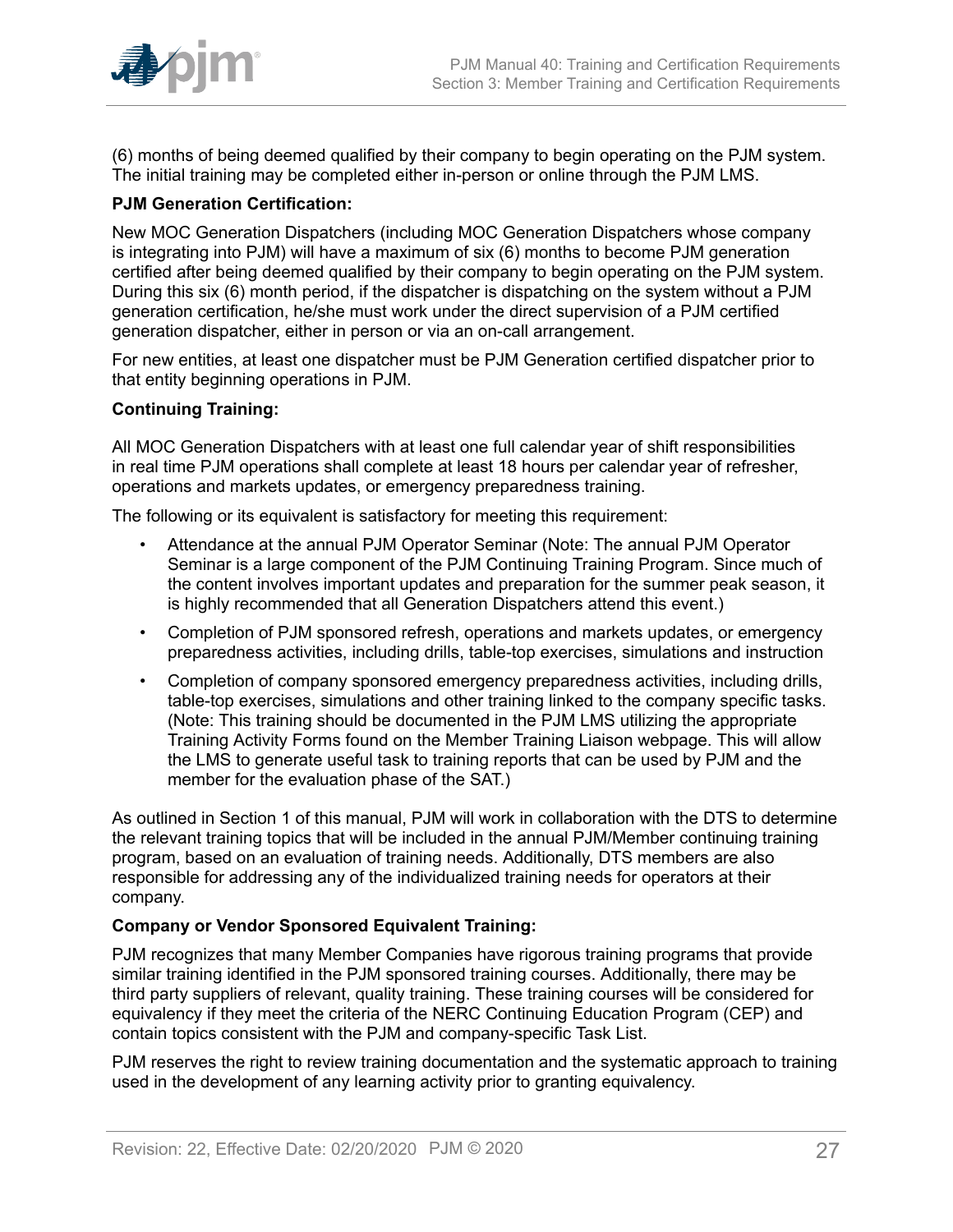

PJM initial training requirements cannot be met by equivalent training. Additionally, the annual continuing training program may include requirements to complete certain PJM online "Just in Time" (JIT) Training modules on important changes to operations. These requirements must be satisfied by completion of PJM sponsored training and associated assessments.

#### <span id="page-27-0"></span>**3.2.3 Transmission Owner Operators/Generation Dispatchers**

Transmission Owner Operators/Generation Dispatchers are defined as personnel who participate in the real time operations of the PJM system by performing both transmission and generation related functions as found on the Transmission Owner Operator and Generation Dispatcher Task Lists.

#### **Initial Training:**

Transmission Owner Operator/Generation Dispatchers are subject to the initial training requirements of both the TO Operators and the MOC Generation Dispatchers. Please refer to sections 3.2.1 and 3.2.2 of this manual, respectively, for details.

#### **PJM Transmission and Generation Certification:**

Transmission Owner Operators/Generation Dispatchers must be both PJM transmission and PJM generation certified. Since there is no overlap of the content outlines for the certification exams, a combination examination is not available. Please refer to sections 3.2.1 and 3.2.2 of this manual for details on the timeframes associated with the certification requirement.

#### **NERC Certification:**

PJM requires any operator performing transmission related functions, who is required to be PJM transmission certified, to also be NERC certified. These operators are required to obtain the NERC Transmission Operator Certification, the NERC Balancing, Interchange and Transmission Operator Certification, or the NERC Reliability Operator Certification. The NERC Transmission Operator Certification is recommended as it is more applicable to the functions performed by these operators. Operators currently certified at the Reliability Operator or Balancing, Interchange and Transmission Operator level may maintain their certification at this level or convert their certification to a Transmission Operator certificate. The Balancing and Interchange Operator Certification will not be acceptable for operators to meet this requirement.

Any new Transmission Owner Operator/Generation Dispatcher must be NERC Certified prior to taking independent shift responsibilities. New operators in a "training mode" without a NERC certification must be working under the direct supervision of a NERC certified operator and cannot take independent direction from PJM.

If a Transmission Owner Operator/Generation Dispatcher allows his/her NERC certification to become suspended or expire (as defined in the NERC System Operator Certification Program Manual), he/she must be removed from his/her operating shift responsibilities until such time that he/she can renew the credential.

Renewal of NERC certifications will follow the existing NERC process. This process will be between NERC and the certified operator through the NERC System Operator Certification and Continuing Education Database (SOCCED).

#### **Task Verification:**

Each entity must verify each TO Operator/Generation Dispatchers capability to perform each applicable reliability-related task contained within their Task List at least one time. This verification must be completed prior to the new TO Operator/Generation Dispatcher assuming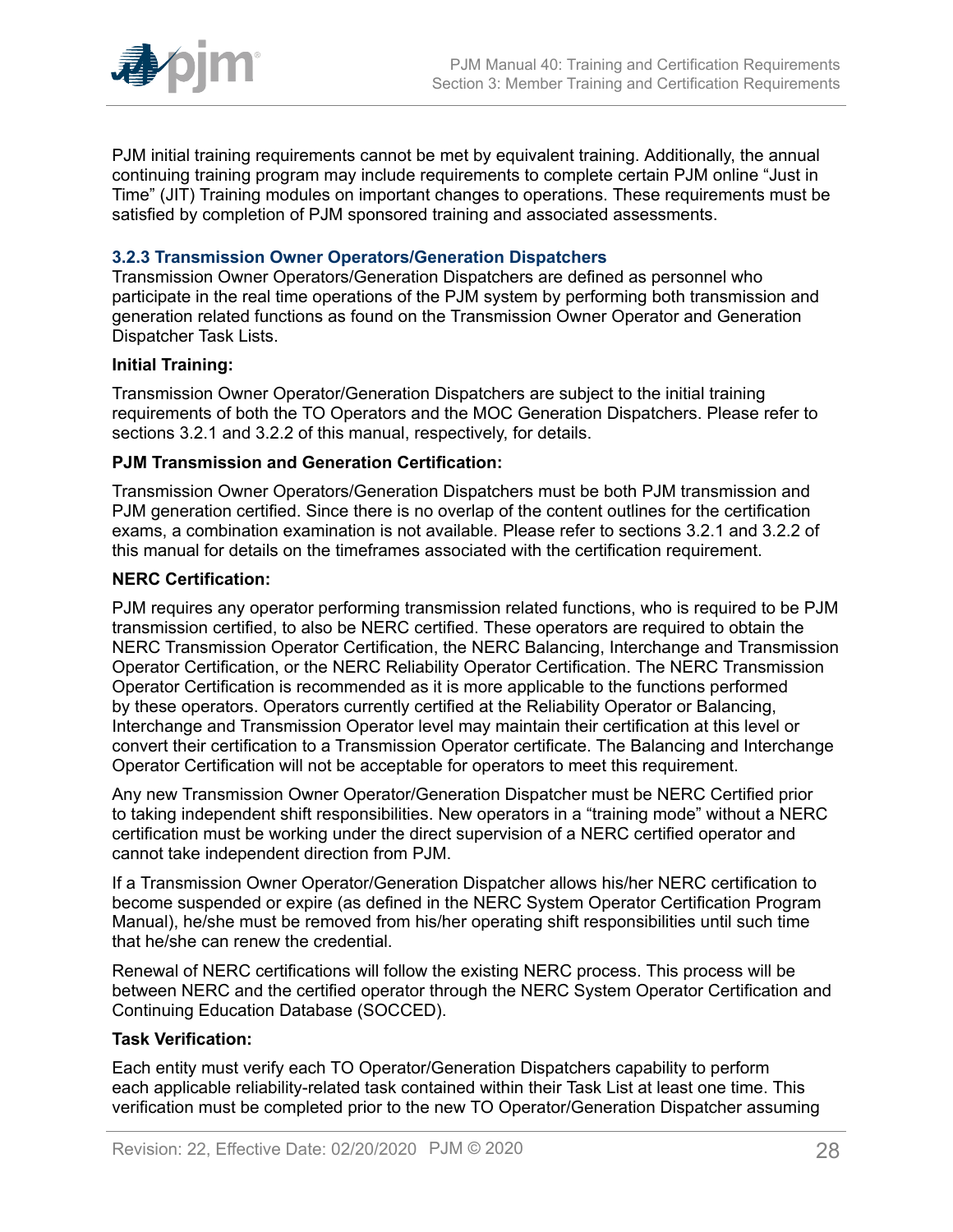

independent shift duties. For more detailed information about the verification process, refer to Section 1.5.4 of this manual.

#### **Continuing Training:**

TO Operator/Generation Dispatchers are subject to the continuing training requirements of both the TO Operator and the MOC Generation Dispatcher. Please refer to sections 3.2.1 and 3.2.2 of this manual, respectively, for details.

#### <span id="page-28-0"></span>**3.2.4 Small Generation Resource Dispatchers**

Small Generation Resource Dispatchers are defined as dispatchers located at a generation resource who participate in the real time operations and meet the requirements of this classification. To be eligible for the Small Generation Resource Dispatcher classification the company must meet the following criteria:

- Operates/dispatches a total of 75 MW or less of generation (nameplate capacity) within PJM.
- Does not operate a black-start unit

#### Requests for this classification should be sent to [TrainingSupport@pjm.com](mailto:TrainingSupport@pjm.com).

PJM will review all requests for this classification and notify the entity of its classification status and applicable requirements based on the entity's participation level in PJM and relative impact on the BES. If the request for Small Generation Resource Dispatcher classification is denied, the entity is subject to the training and certification requirements outlined in Section 3.2.2 of this manual. If an entity is approved as a Small Generation Resource Dispatcher, the following requirements apply.

#### <span id="page-28-1"></span>**3.2.4.1 For entities operating between 20 MW and 75 MW on an aggregate basis: Initial Training:**

Small Generation Resource Dispatchers must successfully complete the PJM sponsored Initial Training Program (ITP) and all open and required Just-in-Time training modules within six (6) months of being deemed qualified by their company to begin operating on the PJM system. Specific content covered in these courses may be adjusted based on the PJM generation dispatch tasks the entity is responsible for and the training needs of the individual company.

#### **Operator Readiness Exam:**

Small Generation Resource Dispatchers must successfully complete an operator readiness exam within six (6) months of being deemed qualified by their company to begin operating on the PJM system. This exam is based on the initial training program and assesses the dispatcher to ensure he/she has a baseline level of knowledge, awareness and familiarity of the content covered in this training.

Anytime during this six (6) month period, if a dispatcher is interacting with the PJM control room without having completed the requirements outlined above, he/she must work under the direct supervision of another dispatcher who has met the requirements, either in person or via an oncall arrangement.

For new entities, at least one dispatcher must pass the operator readiness exam prior to that entity beginning operations in PJM.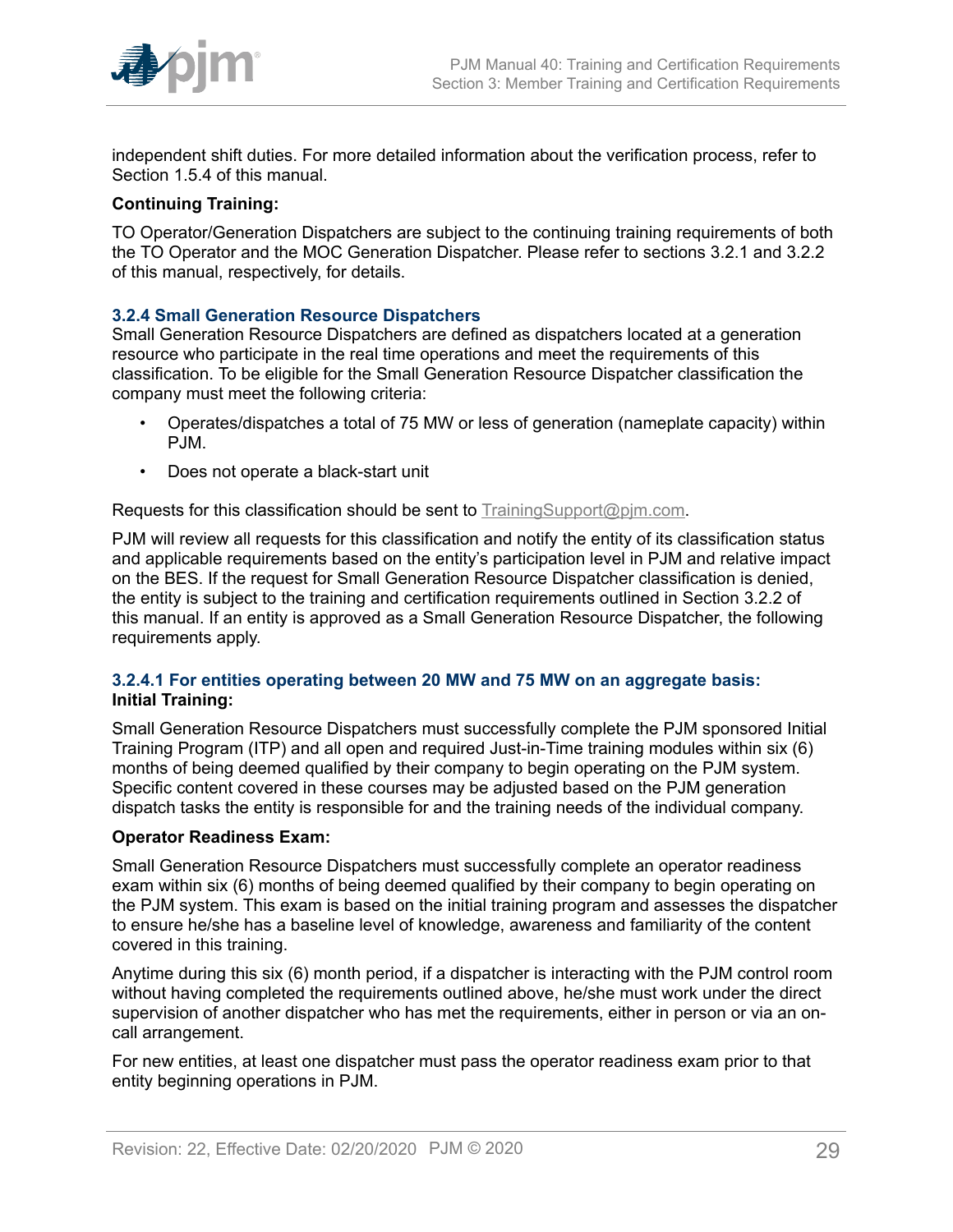

## **Continuing Training:**

All Small Generation Resource Dispatchers with at least one full calendar year of shift responsibilities in real time PJM operations shall complete at least 8 hours per calendar year of refresher, operations and markets updates, or emergency preparedness training.

The following or its equivalent is satisfactory for meeting this requirement:

- Attendance at the annual PJM Operator Seminar (Note: The annual PJM Operator Seminar is a large component of the PJM Continuing Training Program. Since much of the content involves important updates and preparation for the summer peak season, it is highly recommended that Small Generation Resource Dispatchers attend this event.)
- Completion of PJM sponsored refresh, operations and markets updates, or emergency preparedness activities, including drills, table-top exercises, simulations and instruction
- Completion of company or vendor sponsored refresh, operations and markets updates, or emergency preparedness activities, including drills, table-top exercises, simulations and other training linked to the company specific tasks. (Note: This training should be documented in the PJM LMS utilizing the appropriate Training Activity Forms found on the Member Training Liaison webpage. This will allow the LMS to generate useful task to training reports that can be used by PJM and the member for the evaluation phase of the SAT).

### <span id="page-29-0"></span>**3.2.4.2 For entities operating less than 20 MW on an aggregate basis: Initial Training:**

Small Generation Resource Dispatchers must successfully complete an initial training module on the requirements and business rules related to PJM markets and operations. Specific content covered in these courses may be adjusted based on the PJM generation dispatch tasks the entity is responsible for and the training needs of the individual company. This training module is available online, through the PJM Learning Management System (LMS) and must be completed, along with all open and required Just-in-Time training modules within six (6) months of being deemed qualified by their company to begin operating on the PJM system.

Anytime during this six (6) month period, if a dispatcher is interacting with the PJM control room without having completed the requirements outlined above, he/she must work under the direct supervision of another dispatcher who has met the requirements, either in person or via an oncall arrangement.

For new entities, at least one dispatcher must meet the above requirements prior to that entity beginning operations in PJM.

#### **Continuing Training:**

Small Generation Resource Dispatchers must annually complete a refresher training module on the requirements and business rules related to PJM markets and operations. This training is available online, via the PJM LMS.

#### **Company or Vendor Sponsored Equivalent Training:**

PJM recognizes that many Member Companies have rigorous training programs that provide similar training identified in the PJM sponsored training courses. Additionally, there may be third party suppliers of relevant, quality training. These training courses will be considered for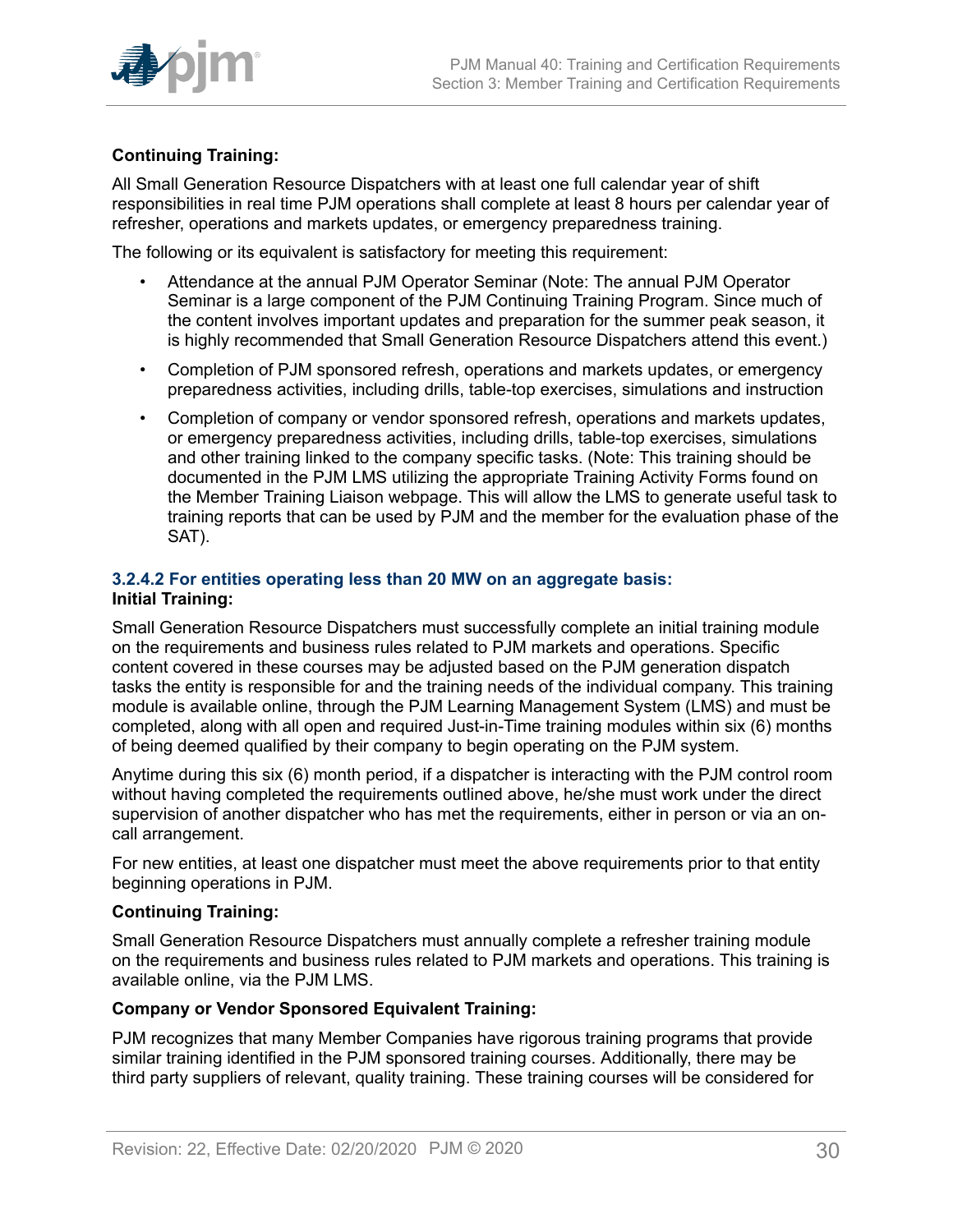

equivalency if they meet the criteria of the NERC Continuing Education Program (CEP) and contain topics consistent with the PJM and company-specific Task List.

PJM reserves the right to review training documentation and the systematic approach to training used in the development of any learning activity prior to granting equivalency.

PJM initial training requirements cannot be met by equivalent training. Additionally, the annual continuing training program may include requirements to complete certain PJM online "Just in Time" (JIT) Training modules on important changes to operations. These requirements must be satisfied by completion of PJM sponsored training and associated assessments.

#### <span id="page-30-0"></span>**3.2.5 Demand Response Resources**

For the purpose of the training and certification requirements, the Demand Response Resources audience is defined as individuals who serve as an agent of each Curtailment Service Provider (CSP) that is interested in participating in PJM's Regulation and Synchronized Reserve markets and/or has Load Management (Emergency and Pre-Emergency) Resources. These individuals are in direct communication with Demand Response (DR) customers, advising them to curtail load when advised by PJM.

#### **Initial Training:**

Demand Response Resources must complete an initial training module on the requirements and business rules of the Regulation and Synchronized Reserve markets and relevant PJM Emergency Procedures. This training module is available online, through the PJM Learning Management System (LMS) and must be completed, along with all open and required Justin-Time training modules, within 3 months of the individual beginning participation in Demand Response.

Anytime during this 3 month period that a Demand Response Resource individual is interacting with PJM without having completed the requirement outlined above, he/she must work under the direct supervision of another individual who has met the requirement, either in person or via an on-call arrangement.

For new entities, at least one individual must complete the initial training prior to that entity beginning participation in the PJM markets.

#### **Certification:**

At this time, PJM certification is not required for Demand Response Resources.

#### **Continuing Training:**

Demand Response Resources must annually complete a brief refresher training module on the requirements and business rules of the Regulation and Synchronized Reserve markets and relevant PJM Emergency Procedures. This training is available online, through the PJM LMS.

#### <span id="page-30-1"></span>**3.2.6 Energy Storage Resource Operators**

For the purpose of the training and certification requirements, Energy Storage Resources are those facilities that may participate in various PJM markets. These resources may include, but are not limited to: batteries, plug-in hybrid electric vehicles (PHEV), flywheels and compressed air. Energy Storage Resource Operators are those individuals who will interact with PJM Dispatch for any dispatch assignments or emergency procedures.

#### **Initial and Continuing Training:**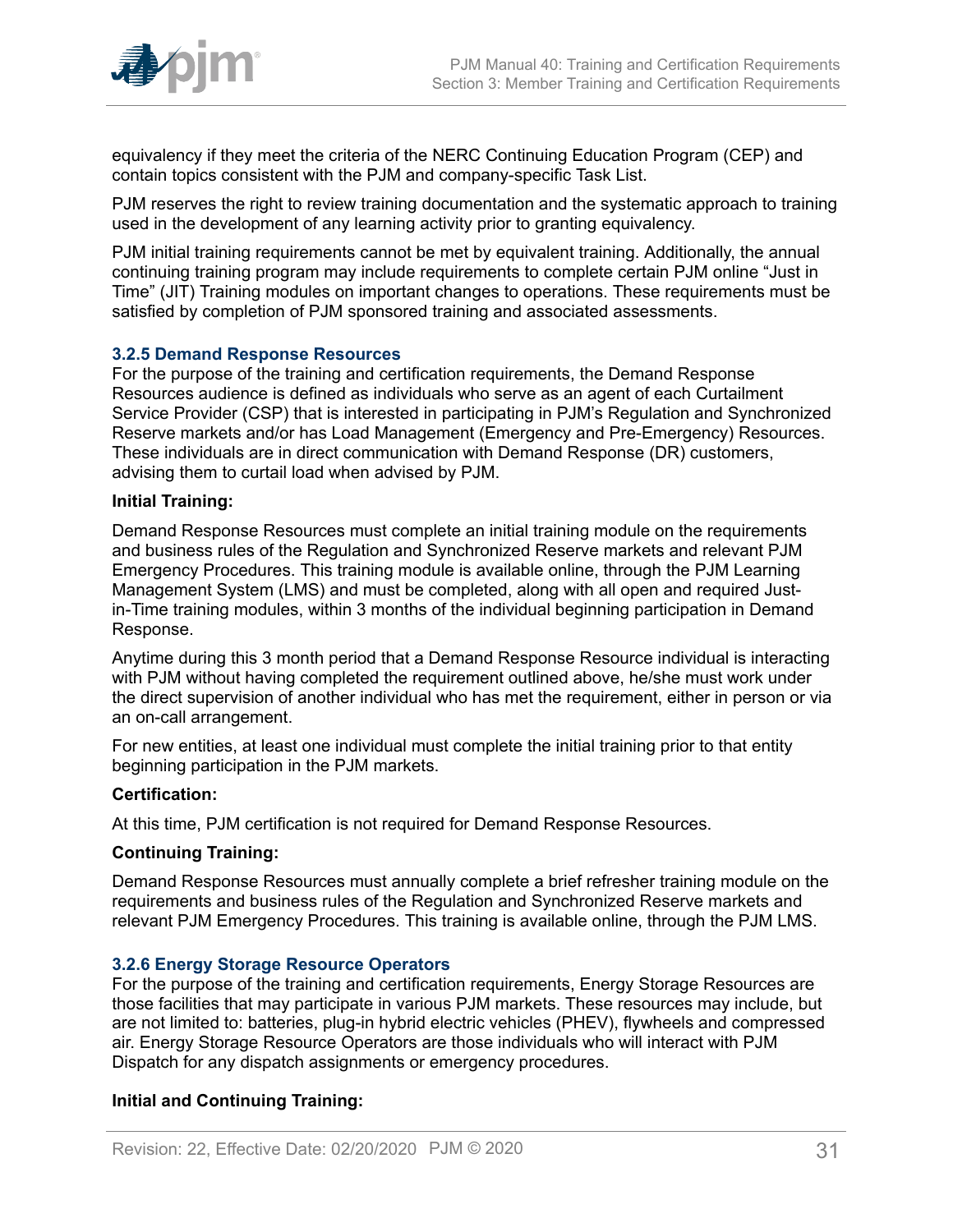

For entities operating resources that aggregate to:

- Greater than 75 MW
	- o Energy Storage Resource Operators are subject to the training requirements of the MOC Generation Dispatcher. Please refer to section 3.2.2 of this manual for details.
- 75 MW or less
	- o Energy Storage Resource Operators are subject to the training requirements of the Small Generation Resource Dispatcher. Please refer to section 3.2.4 of this manual for details.

#### **Certification:**

For entities operating resources that aggregate to:

- Greater than 75 MW
	- o Energy Storage Resource Operators are subject to the certification requirements of the MOC Generation Dispatcher. Please refer to section 3.2.2 of this manual for details.
- 75 MW or less
	- o At this time, PJM certification is not required

# <span id="page-31-0"></span>**3.3 Compliance Monitoring Process for Training and Certification Requirements**

Section 1 of this manual describes the various elements and activities involved in implementing the PJM/Member SAT. These represent best practices that help ensure relevant training is implemented in a coordinated manner. However each SAT element does not represent a compliance monitoring point. The specific individual requirements that are monitored for compliance are outlined in Section 3.2 of this manual.

For additional clarity, below is a summary of the personnel requirements against which PJM performs compliance checks on a monthly and annual basis.

#### **TO Operator**

- Task verifications and reverifications completed
- Initial Training Program (ITP) completed
- Continuing Training Program requirements met
	- o 32 Hours, per calendar year, Emergency Preparedness Training
	- o Required Just-In-Time Training (by assigned due date)
	- o Fulfillment of Annual Training Tasks (by the end of each calendar year)
- Active NERC and PJM Transmission Certifications

#### **MOC Generation Dispatcher**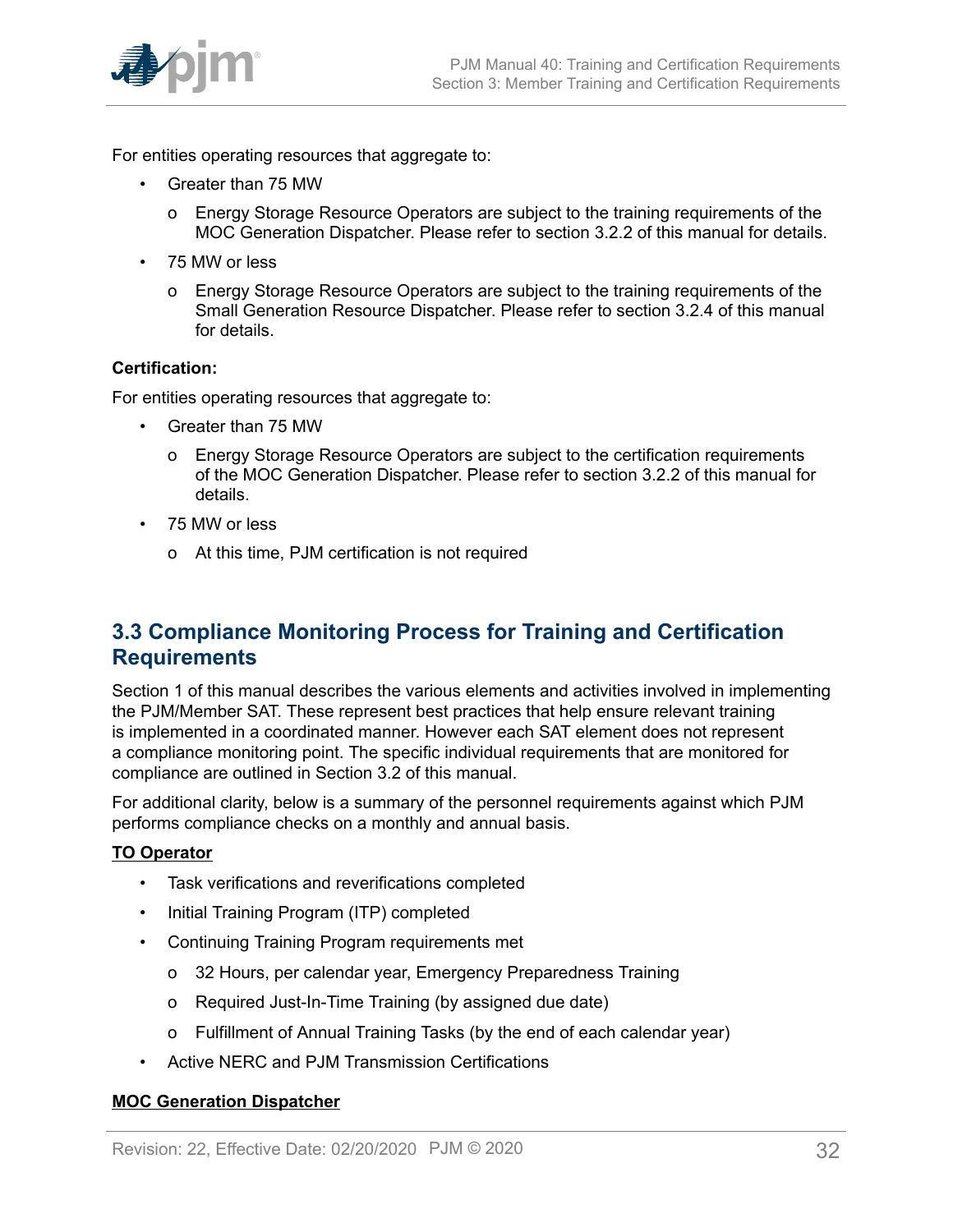

- Initial Training Program (ITP) completed
- Continuing Training Program requirements met
	- o 18 hours of continuing/refresher training per calendar year
	- o Required Just-In-Time Training (by assigned due date)
- Active PJM Generation Certification

#### **Small Generation Resource Dispatchers**

- **(Operating between 20 MW and 75 MW on an aggregate basis):**
	- o Initial Training Program (ITP) completed
	- o Operator Readiness Exam passed
	- o Continuing Training Program requirements met
		- − 8 hours of continuing/refresher training per calendar year
		- − Required Just-In-Time Training (by assigned due date)
- **(Operating less than 20 MW on an aggregate basis):**
	- o Initial Training Program (ITP) completed
	- o Continuing Training Program requirements met
		- − Annual refresher training module assigned via the PJM LMS
		- − Required Just-In-Time Training (by assigned due date)

#### **Demand Response Resource Operators**

- Initial Training completed
- Continuing Training Program requirements met
	- o Annual refresher training module assigning via the PJM LMS
	- o Required Just-In-Time Training (by assigned due date)

#### **Energy Storage Resource Operator**

- **Greater than 75 MW on an aggregate basis:**
	- o Energy Storage Resource Operators are subject to the training requirements of the MOC Generation Dispatcher above
- **Less than 75 MW on an aggregate basis:**
	- o Energy Storage Resource Operators are subject to the training requirements of the Small Generation Resource Dispatcher above

Any operator or dispatcher that is not compliant with the applicable requirements listed above must be removed from his/her shift responsibilities until such time that he/she comes into compliance with those requirements.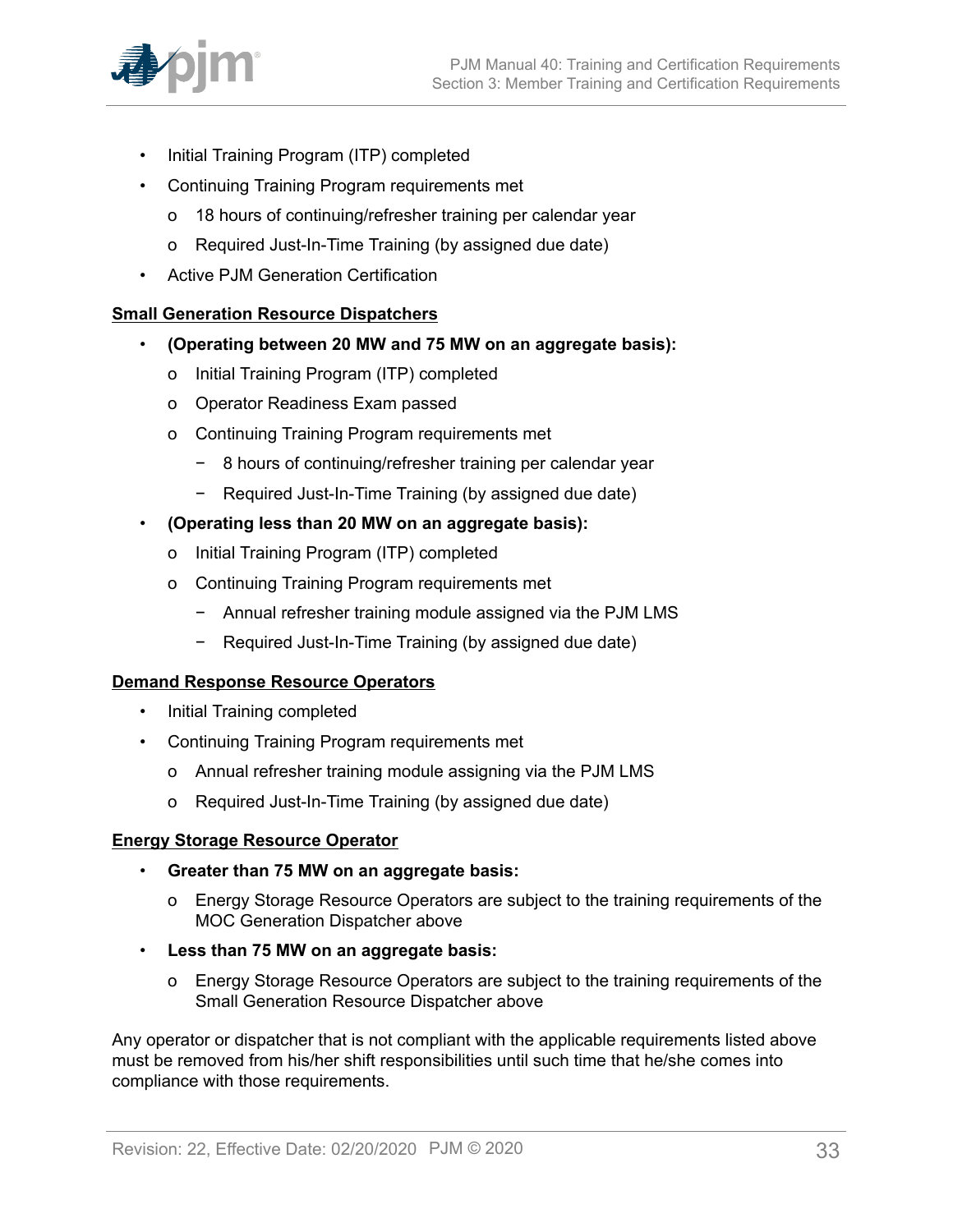

If an exception to any of the requirements is identified, PJM will notify the company's Training Liaison, Member Committee Representative and Compliance contact of the compliance issue. Upon notification of the compliance issue, the Training Liaison will submit to PJM a mitigation plan outlining the steps the company plans to take to resolve the exception and satisfy the training and/or certification requirements. The mitigation plan should conform to the suggested guidelines provided in the notification of the compliance issue.

PJM will evaluate the details and milestones of the mitigation plan that is submitted. If the plan is approved, these milestones will provide the timing of subsequent compliance checks to verify that the details of the plan are being carried out. If the plan is not approved, PJM will request additional information needed to complete the mitigation plan.

PJM will develop a compliance score for each non-compliant company based on the number of months each operator/dispatcher is out of compliance. For companies that have a compliance score of 5 or greater, are consistently out of compliance with the requirements or are nonresponsive, PJM Legal will issue a letter to said company warning of a report to FERC of a potential OA/OATT violation. If the company is still out of compliance with the requirements 30 days after the warning letter from PJM Legal, a report will be made to FERC that the company is in violation of the PJM OA/OATT.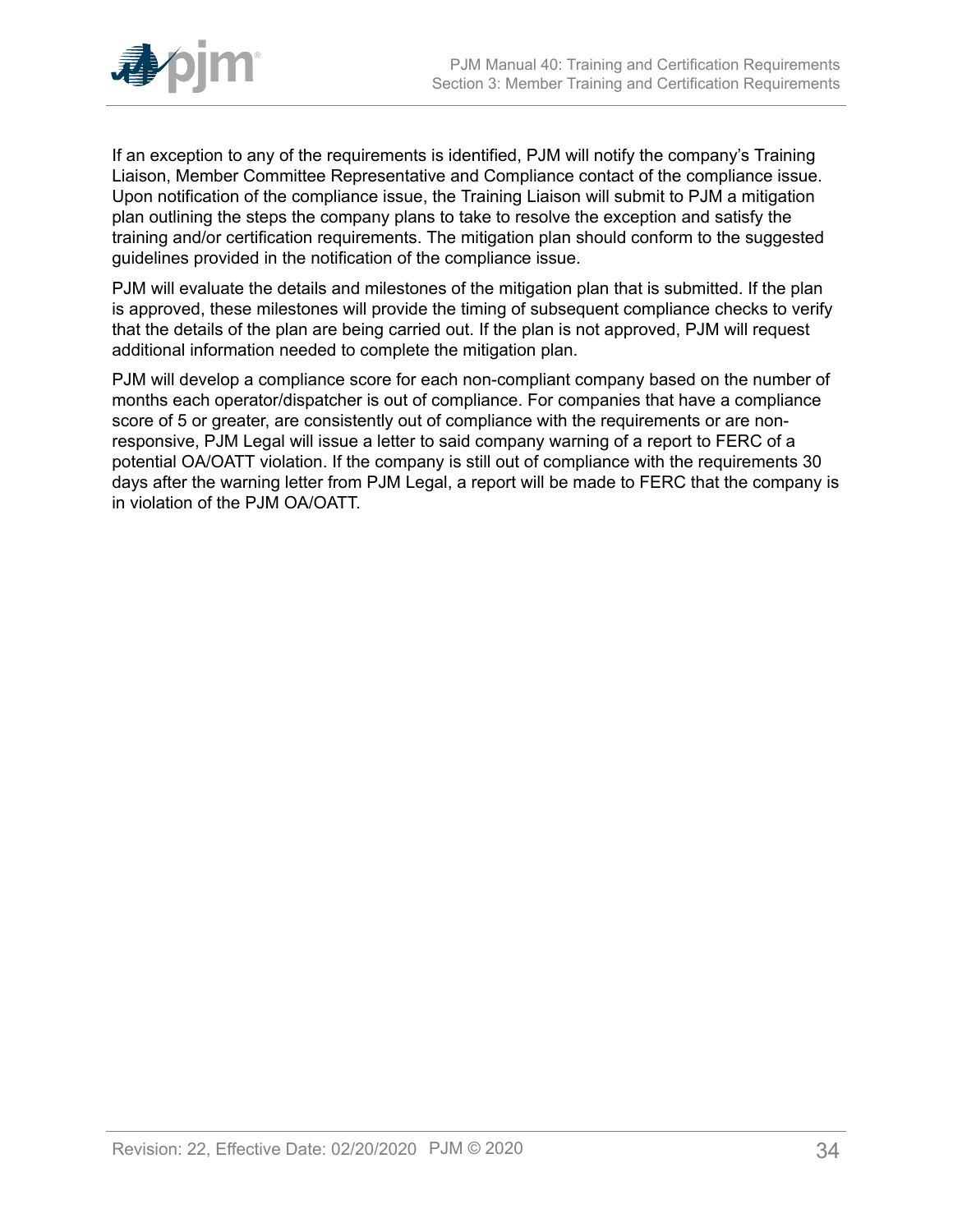

<span id="page-34-0"></span>

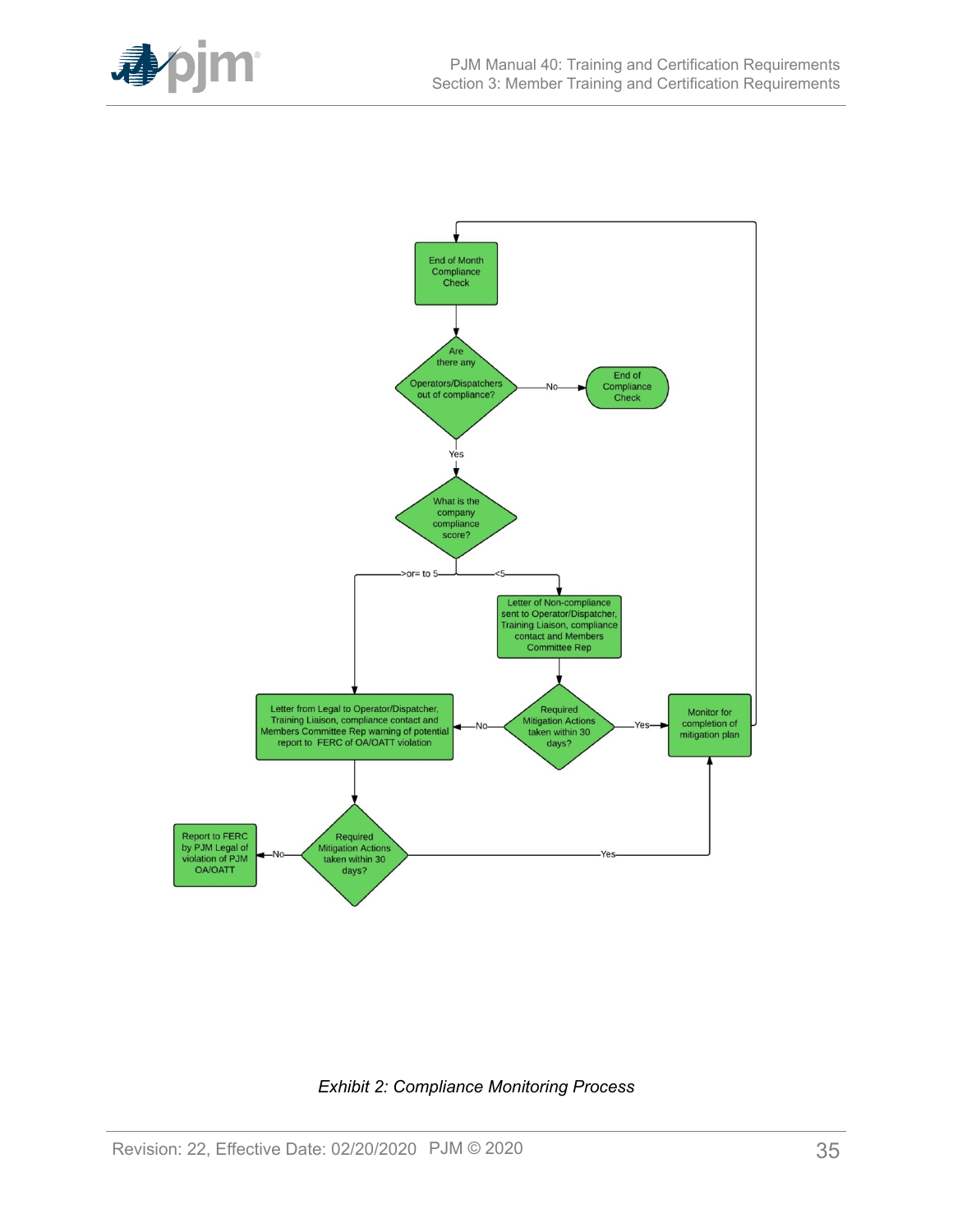

# <span id="page-35-0"></span>**3.4 Waiver of PJM Training and Certification Requirements**

Situations may arise which can prevent an operator/dispatcher from fulfilling assigned work duties and satisfying the applicable PJM training and certification requirements.

In such cases, the Training Liaison must, on behalf of the operator/dispatcher, submit a letter requesting a waiver from the PJM training and certification requirements with a supporting statement by the entity's manager, or equivalent. The letter must provide a thorough explanation of the circumstances preventing the operator/dispatcher from satisfying the requirements, and should be emailed to [TrainingSupport@pjm.com](mailto:TrainingSupport@pjm.com).

PJM will review the request and will provide the Training Liaison with a final determination. The terms of the waiver, if granted, will be suited to the specifics of the case.

The Training Liaison is required to advise **TrainingSupport@pim.com** of the date when the operator/dispatcher resumes normal duties and can participate in training activities.

# <span id="page-35-1"></span>**3.5 NERC Training Requirements**

The PJM training requirements described in section 3.2 of this manual do NOT replace or supplant any NERC training requirements defined in the NERC standards. The PJM training requirements are in addition to these applicable NERC standards on training and operator qualification.

TO Operator requirements as they relate to PER 005 are outlined in the TO/TOP Matrix.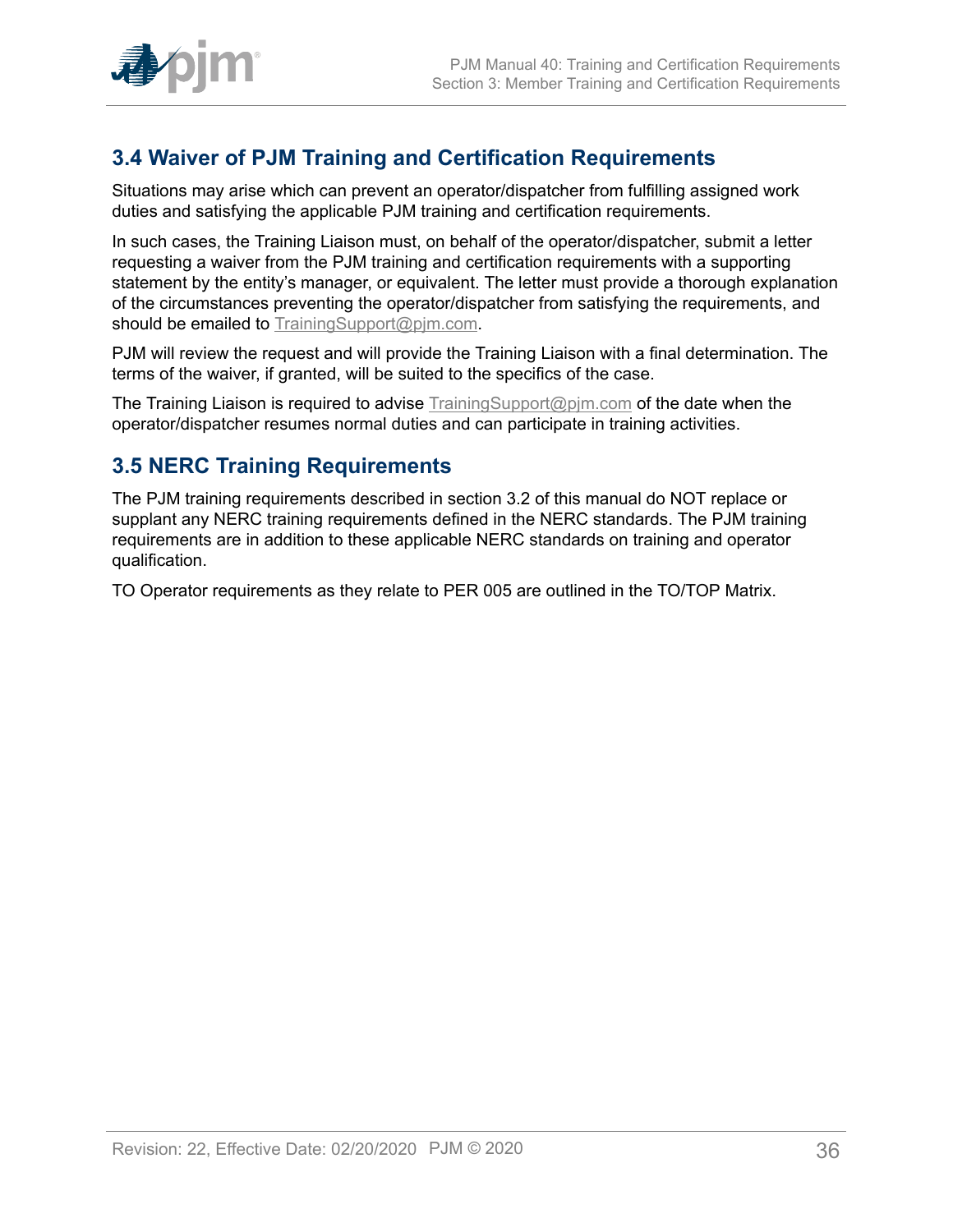

# <span id="page-36-0"></span>**Revision History**

#### **Revision 21 (12/03/2019):**

- Section 3.2:
- Updated Small Generation Plant Dispatchers to Small Generation Resource Dispatchers
- Added lower MW threshold for training requirements to accommodate ESR as well as Small Gen Resources
- Updated Energy Storage Device to Energy Storage Resource
- Updated language for training requirements for ESR operators

\*Revision 20 was published with current change information in the Revision History that should have appeared in the Current Revision section.\*

Moved misplaced Current Revision information, which mistakenly appeared in Revision History during publishing on January 24 2019, back into the Current Revision section for Revision 20:

- [Removed testing requirements from Sections 4.4, 4.5, 4.6, and 4.7 and consolidated all requirements in a separate Section 4.2.6.
- Changed OJT Instructor to OJT Trainer
- Added footnote 1 defining Master Dispatcher
- Added footnote 2 defining OTS versus DTS
- Added clarifying language throughout Section 4
- Updated Exhibit 4 "Threat Error Management" ]

#### **Revision 20 (01/24/2019):**

- Cover to Cover Periodic Review
- Updated co-ownership to Richard Brown
- Section 3: Removed references to legacy training requirements
- Removed testing requirements from Sections 4.4, 4.5, 4.6, and 4.7 and consolidated all requirements in a separate Section 4.2.6.
- Changed OJT Instructor to OJT Trainer
- Added footnote 1 defining Master Dispatcher
- Added footnote 2 defining OTS versus DTS
- Added clarifying language throughout Section 4
- Updated Exhibit 4 "Threat Error Management"

#### **Revision 19 (02/01/2018):**

• Cover to Cover Periodic Review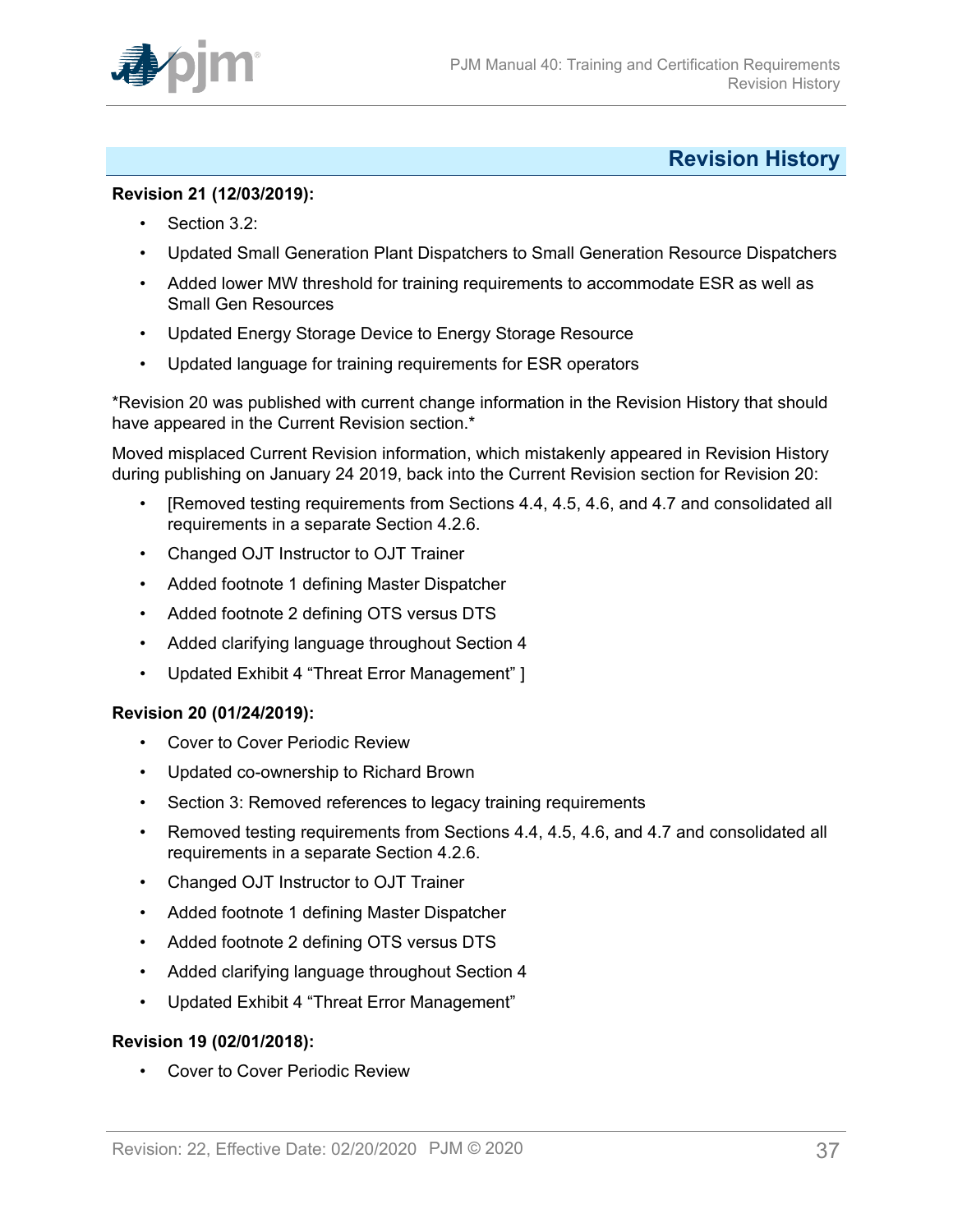

- Added clarifying language to the role of the Dispatcher Training Subcommittee (DTS) in the Task List Review and Program Evaluation – Section 1
- Reorganized Section 2 to accommodate the Markets certification exam
- Added section on disciplinary actions for certification exam Section 2.2.
- Removed references to the timeframes associated with certification requirements from Section 2.3. Added reference to Section 3 where these are covered in detail.
- Added clarifying language to EOP requirement in Section 3.2.1
- Added clarifying language to the DTS role in determining the annual tasks that are included in the continuing training program in Section 3.2
- Changed MOC and Small Plant Generation Dispatcher continuing training requirement from rolling 3-year requirement to annual requirement in Section 3.2
- Added language to include Load Management Resources in Section 3.2.5
- Removed "beginning in 2012" Section 4.3.1
- Changed requirement for PJM Generation Certification timeline from 1 year to 6 months. Section 4.4
- Removed ExSchedules from list of Master Coordinator related tools. Section 4.4
- Added clarifying language to Simulator Retest process. Section 4.5
- Added clarifying language to Simulator Retest process. Replaced the word "Understand" in Skills and Knowledge section with "Ability to demonstrate knowledge of". Section 4.6
- Replaced the word "quiz" with "assessment. Section 4.9

#### **Revision 18 (02/01/2017):**

- Cover to Cover Periodic Review
- Annual review of PJM Training Plan (Section 4) in accordance with NERC Standard PER-005-2
- Removed references to Daily Review Team in Section 4.9
- Updated PJM Human Performance program skills in Section 4.12.2
- Added Grid Security Drills as another component of the continuing education offerings Section 1.6
- Added language to reflect how initial training requirements may be completed Section 3.2
- Added language to include open/required JIT training to Initial Training Requirements Section 3.2
- Changed the grace period for completing Initial Requirements and Certification Requirements from 12 months to 6 months for MOC Generation Dispatchers and Small Generation Plant Dispatchers – Section 3.2.2 and 3.2.4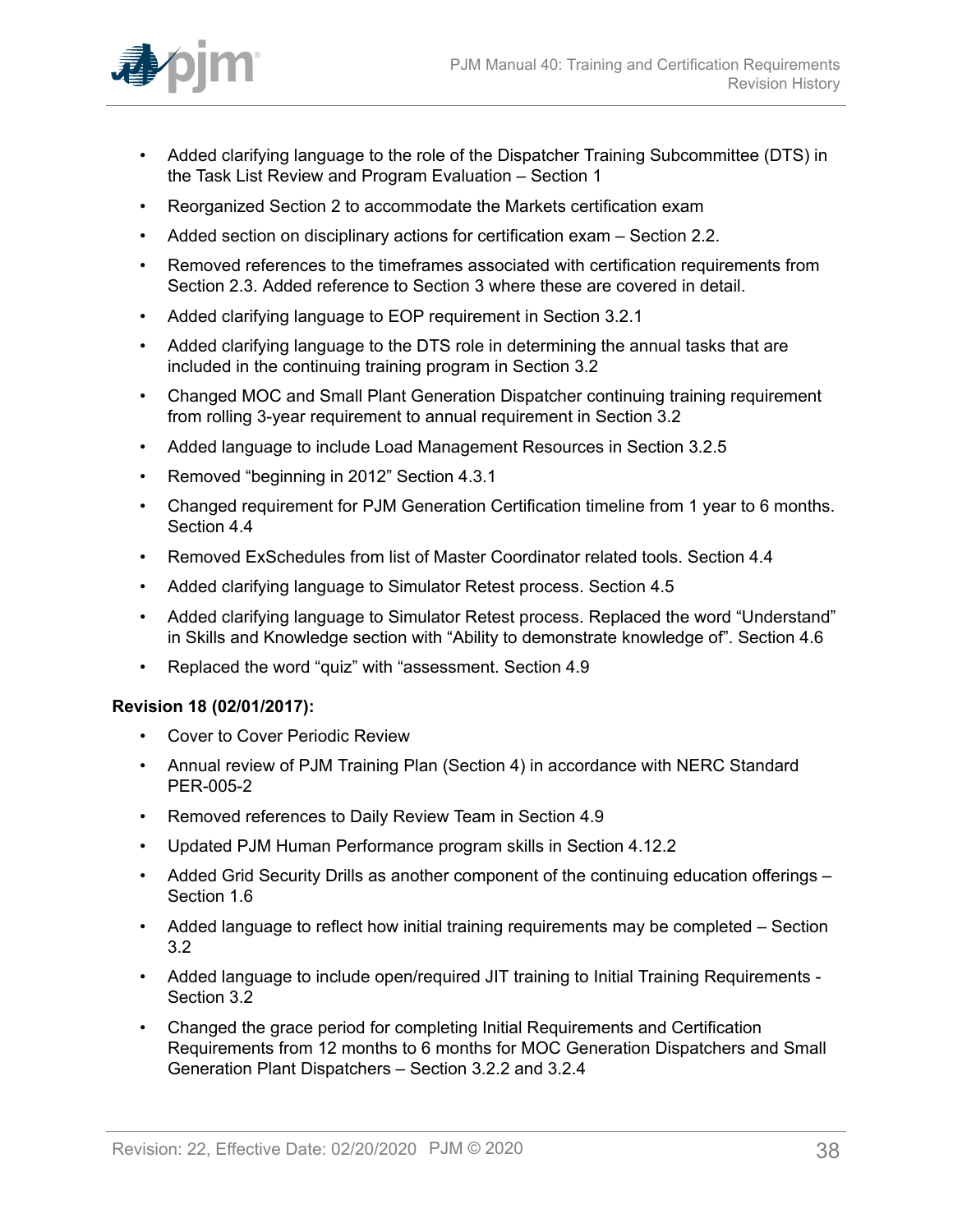

- Added clarification to items which are monitored during monthly and annual compliance checks – Section 3.3
- Removed references to Manual 35 as this manual was retired on November 17, 2016.

## **Revision 17 (02/01/2016):**

- Annual review of PJM Training Plan (Section 4) in accordance with NERC Standard PER-005.
- Administrative Change: Updated references from eDATA to Data Viewer.
- Clarifying changes to Section 4.4 describing retesting process for Master Coordinator qualification.
- Minor change to Section 4.7 to remove requirement for weekly self-assessment quiz for Reliability Engineer qualification.
- Added language in Section 3.3 to indicate that a dispatcher/operator must be removed from shift responsibilities if they fail to meet the applicable requirements listed. Removed duplicate language from Section 3.2.1.
- Updated language in Section 3.3 to reflect changes in Compliance Monitoring process and added flow chart.

#### **Revision 16 (10/01/2015):**

- Periodic Review
- Section 1: Added additional info related to role of the LMS.
- Updated task management process to reflect current practice.
- Section 2: Added additional clarity for identifying personnel required to be certified.
- Added consistency to use of the terms TO Operator and Generation Dispatcher.
- Removed references to 5 year credential.
- Added reference about certificate renewal requirements & compliance monitoring.
- Section 3: Changed designation of initial required training to ITP (Initial Training Program).
- Added reference to Just in Time Training requirements.
- Modified Small Plant Operator Classification criteria.

#### **Revision 15 (02/27/2015):**

- Annual review of Manual and training plans in accordance with NERC Standard PER-005.
- Section 4: Added new section 4.11 on Training of Operations Support Personnel in accordance with PER-005-2.
- Renumbered Section 4.11 PJM Human Performance Program to Section 4.12 and made minor edits.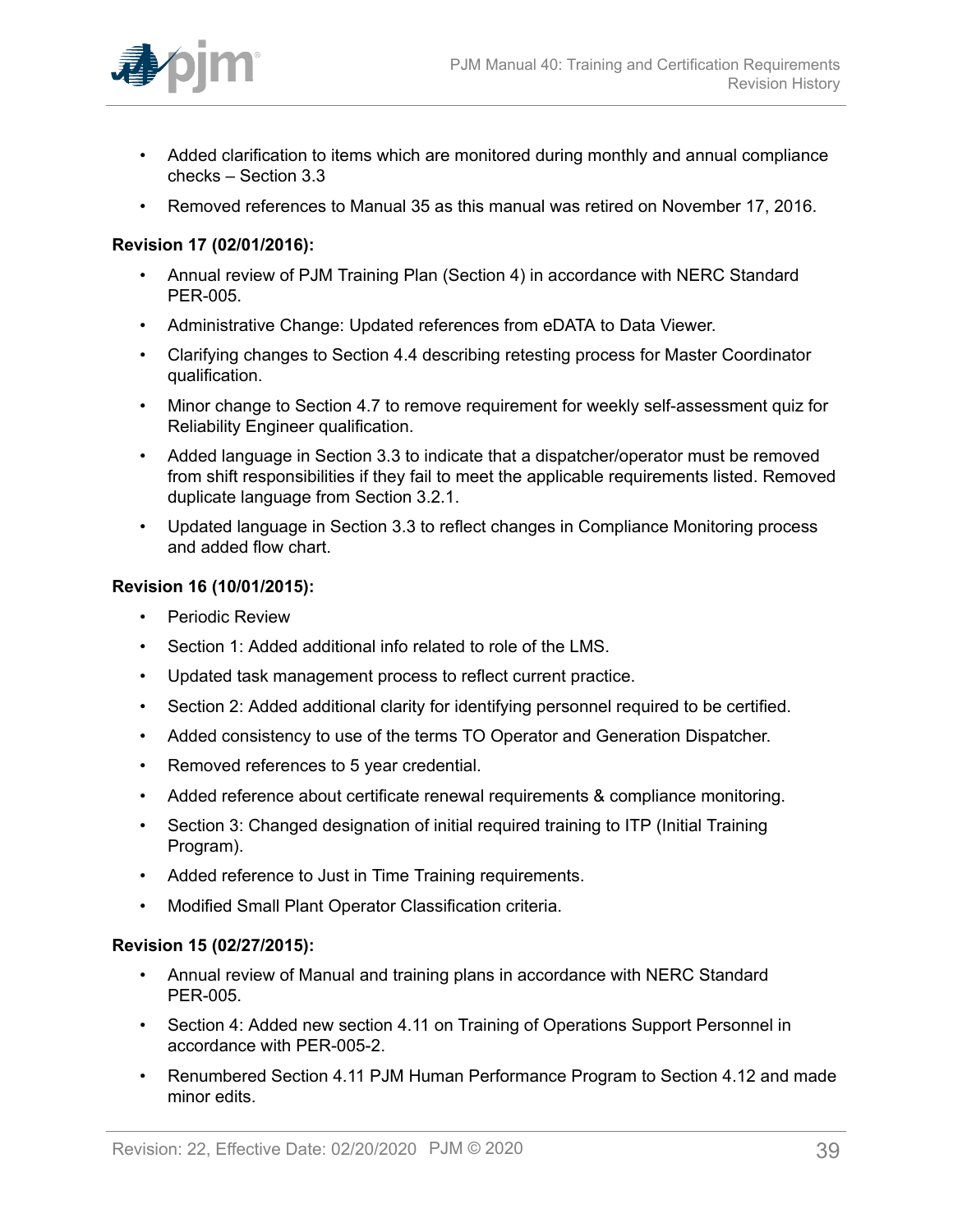

- Changed Near Miss program to Good Catch program.
- Added Section 4.12.3 on Human Performance Oversight Group.

#### **Revision 14 (02/28/2014):**

- Annual review of Manual and training plans in accordance with NERC Standard PER-005.
- General grammatical cleanup.
- Section 1: Changed data retention requirement.
- Section 3: Clarified continuing training requirements for Transmission System Operators.
- Section 3: Clarified initial requirements for new entities.
- Section 4: Clarified classroom training requirements for PJM operators. Replaced Operator Training Simulator (OTS) with Dispatcher Training Simulator (DTS). Performed general wording and grammatical cleanup.
- Added Section 4.11 on the PJM Human Performance Program.

#### **Revision 13 (03/01/2013):**

- Annual review of Manual.
- Complete rewrite of Sections 1, 2 and 3 to comply with the requirements of NERC Standard PER-005.
- Clarified training requirements for Training Audiences.
- Section 4 Added definition of "reliability-related task". Updated position classroom training requirements for consistency.
- Replaced Appendix 1 with updated version of the Task List.
- Removed Appendices 2, 3, and 4.

#### **Revision 12 (05/01/2012):**

- Annual review of Manual.
- Updated task lists in Appendix 3.
- Updated CEH Tracking Process forms in Appendix 4.
- Replaced Local Control Center with Transmission Owner throughout document.
- Added definition of "Annual" in Section 2 as it relates to PJM Training requirements.
- Section 4 Added Training Advisory Committee and Qualification Board processes. Added section 4.3 on Instructor Qualifications. Updated objectives for each operating position to more closely reflect job tasks. Updated competencies for each operating position.
- Minor miscellaneous edits throughout.

#### **Revision 11 (6/22/2011):**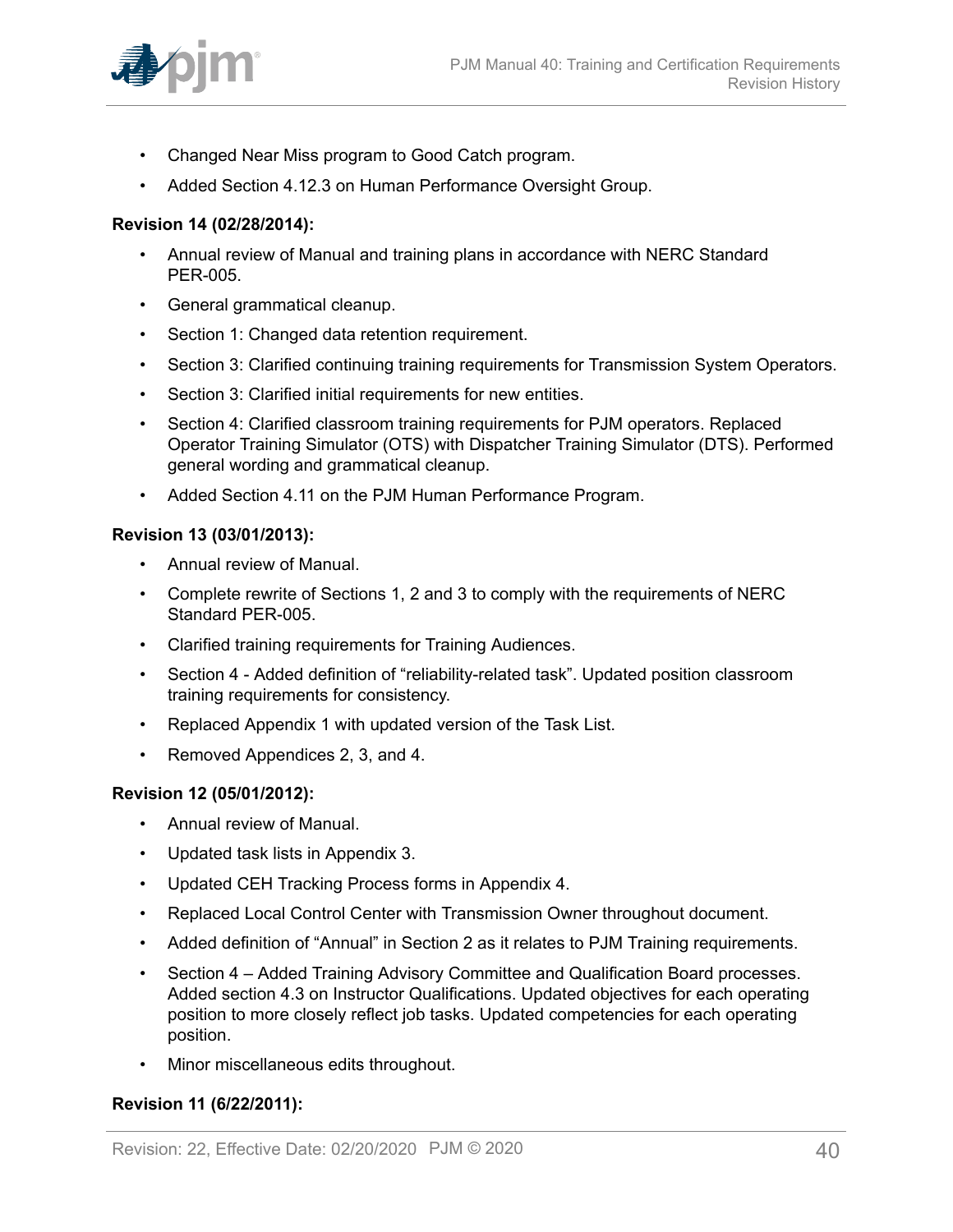

- Annual review of Manual.
- Updated task lists in Appendix 3.
- Removed old deadlines in Section 1.
- Minor changes to MD training plan in Section 4.
- Clarified number of test attempts in Section 4.

## **Revision 10 (6/23/2010):**

- Annual review of Manual.
- Added additional detail to section 1.4 Compliance Monitoring of Certification.
- Added additional clarity to Section 2.6 Training Requirements for Demand Response Resources Supplying Regulation or Synchronized Reserve.
- Added new Section 2.7 Training Requirements for Storage Resources Supplying Regulation or Synchronized Reserve.
- Miscellaneous clarifying changes to Section 4.

## **Revision 09 (1/1/2010):**

• Added NERC Certification requirement for Transmission Owner operators.

## **Revision 08 (10/01/2009):**

- Added language for Small Generation Plant Operator Certification Exemptions to Section 1.
- Made changes to Master Dispatcher training in Section 4.

#### **Revision 07 (08/01/2009):**

- Modified Certification requirement for TO operators to require certification prior to operator taking shift as of 7/1/2010.
- Added description of Systematic Approach to Training (SAT) method utilized by PJM to Section 4.
- Annual Review of Manual.

#### **Revision 06 (04/24/2009):**

• Section 4: Added process for ensuring operator competency following an extended absence.

## **Revision 05 (02/12/2009):**

• Section 4: Revised requirements for PJM Certification for PJM operators. Added section on Shift Supervisor Training Plan.